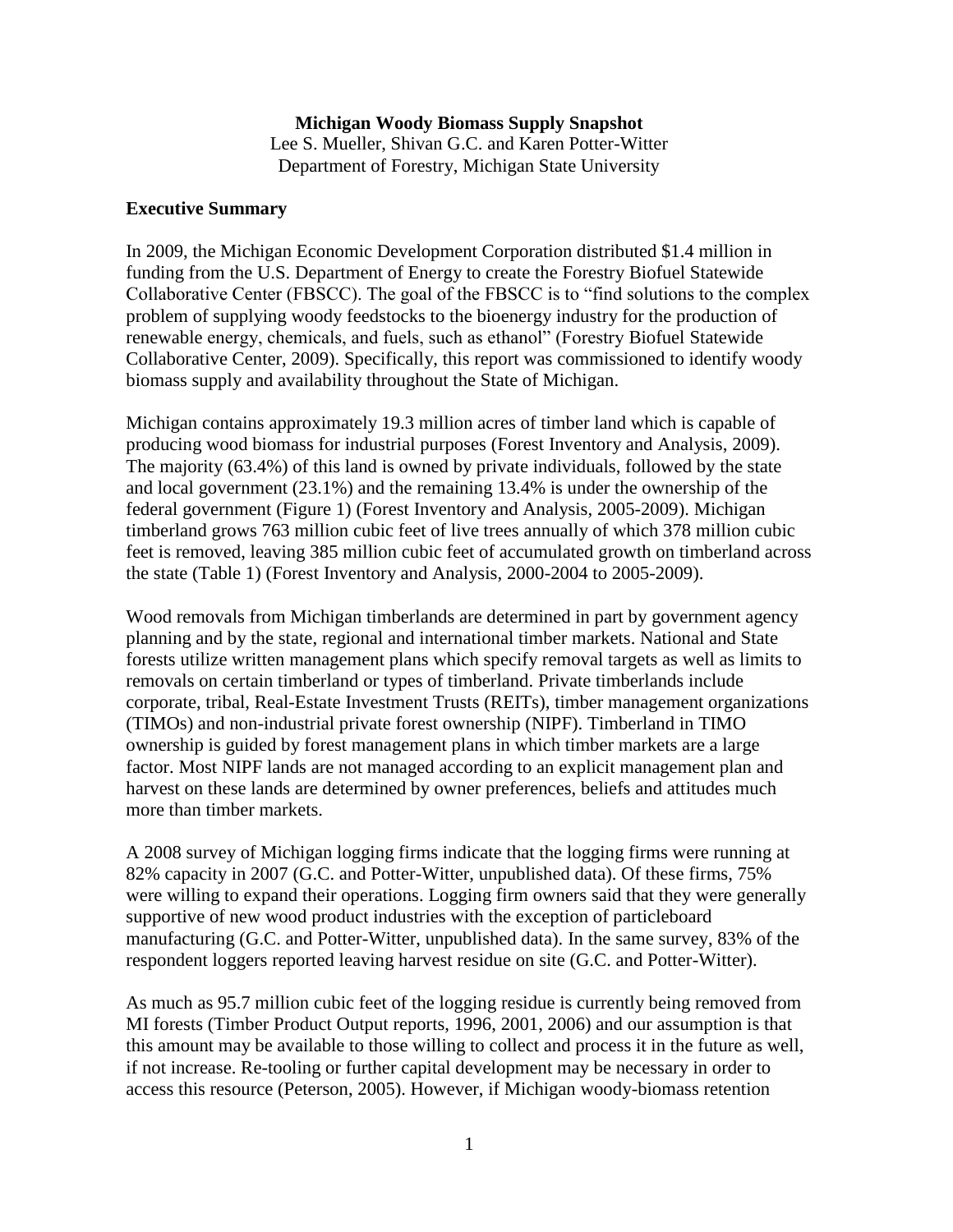guidelines are followed (Michigan Department of Natural Resources and Environment, 2010), which suggest an average retention of 25%, this number is reduced to 71.8 million cubic feet (Table 1).

There are approximately 315 primary manufacturing facilities and 1294 secondary manufacturing facilities in Michigan (Michigan DNR, 2010). A 2009 survey of the MI primary mills revealed that these facilities operated at an average of 71% capacity in 2007 (G.C. and Potter-Witter 2010, unpublished data). This dropped to 63% in 2008 (G.C. and Potter-Witter 2010, unpublished data). Michigan contains many small mill operations and a few key large ones (G.C. and Potter-Witter 2010, unpublished data). If market conditions improve, current producers said that they are willing and able to increase the output.

An estimated 115.1 million cubic feet of mill residue (bark and wood) is produced annually within the state (Timber Product Output Reports 1996, 2001, 2006). The vast majority (99%) of this resource is currently utilized, however an estimated 1.6 million cubic feet of mill residue remains unused (Table 1) (Timber Product Output Reports 1996, 2001, 2006). Prices for these residues range from \$26-32 per green ton (Kuipers and Potter-Witter 2010, unpublished data).

Availability of wood fiber resources depend on many factors such as landowners' willingness or plans to harvest, accessibility of the resource, and market conditions. These challenges may be mitigated through targeted market facilitation and outreach programs. Regardless, current estimates indicate that Michigan has as much as 458.2 million cubic feet of unused annual growth and residues (Table 1). This number represents a snapshot in time of Michigan's woody-biomass resource. As demand changes and Michigan's wood product industry develops new uses, this number is likely to change.

### **Introduction**

Forest land covers approximately 54% of Michigan's land area (Forest Inventory and Analysis, 2009). Of this forest land, 19.3 million acres are capable of producing more than 20 ft<sup>3</sup> per acre of industrial wood resource a year and are known as "timberlands" (Forest Inventory and Analysis, 2009). The majority of these timberlands (63.4%) are under private ownership followed by the state and the local government as well as the federal government (Figure 1) (Forest Inventory and Analysis, 2005-2009).

The Federal government maintains and manages 2.6 million acres of timberland in Michigan (Table 2). The vast majority is controlled and managed by the Forest Service, with the remainder in National Park Service, Fish and Wildlife Service or other federal agencies (Forest Inventory and Analysis, 2005-2009). There are three national forests in the State of Michigan. The Ottawa National Forest contains 1.0 million acres of land in the Western Upper Peninsula (WUP) of which 488.0 thousand acres is available for timber production (Table 3) (Ottawa National Forest Land and Resource Management Plan, 2006). The Hiawatha National Forest is split into two units within the Eastern Upper Peninsula (EUP). The forest comprises 1.3 million acres of land of which 578.5 thousand acres is available for timber production (Hiawatha National Forest Plan, 2006). The Huron-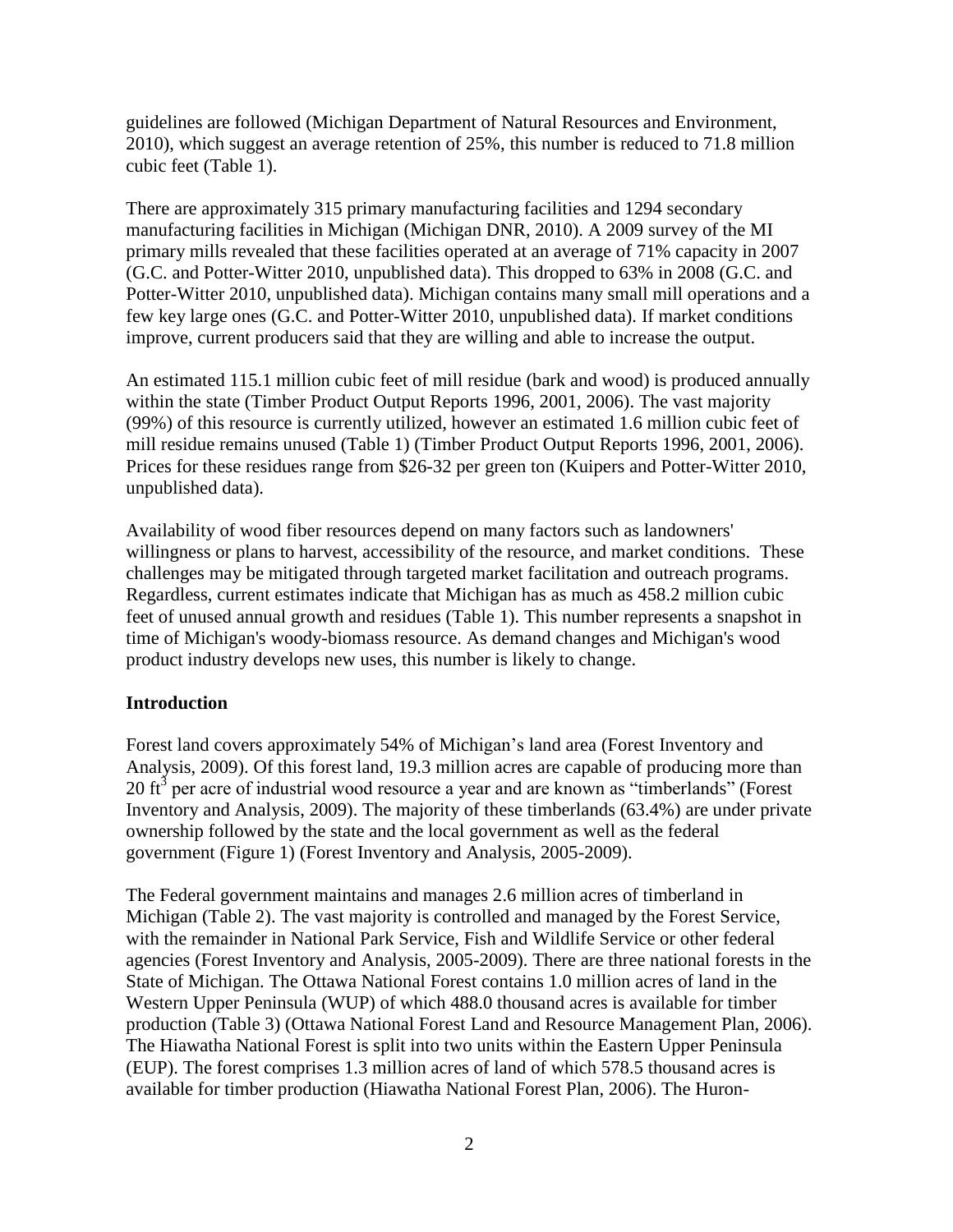Manistee Forest is split into two units in the Northern Lower Peninsula (NLP). This forest is 976.0 thousand acres in area of which 401.1 thousand acres are available for timber production (Huron-Manistee National Forest Land and Resource Management Plan, 2006).

The State of Michigan and local governments actively manage a network of timberlands that cover an area of 4.5 million acres (Table 2) (Forest Inventory and Analysis, 2005- 2009). The state of Michigan manages the largest dedicated state forest system in the nation with 3.9 million acres (Michigan State Forest Management Plan, 2008). There are 797.8 thousand acres of timberland managed by state and local governments in the WUP, 1141.8 thousand acres in the EUP, a total of 2,027.0 thousand in the NLP and 492.7 thousand acres in the Southern Lower Peninsula (SLP) (Table 2).

The majority of Michigan timberland is owned by private individuals and corporations. These owners manage 12.2 million acres or 63.4% of timberland in the State (Table 2) (Forest Inventory and Analysis, 2005-2009). Private forest owners control approximately 3.0 million acres of land in the WUP, 2.1 million acres in the EUP, 4.3 million acres in the NLP, and 2.8 million acres in the SLP. These landowners have purchased and manage their land for a variety of reasons which can be difficult to determine or predict and are discussed below.

### **Growth and Removals in MI timberlands**

The average annual net growth of wood in Michigan timberlands is 763.2 million cubic feet of live trees (all trees at least one inch in diameter), of which 378.4 million cubic feet is removed, leaving an unutilized resource of approximately 384.8 million cubic feet per year (Table 4) (Forest Inventory and Analysis, 2000-2004 to 2005-2009). The NLP has the largest annual net growth at 320.5 million cubic feet of live trees whereas the EUP has the lowest at 115.6 million cubic feet annually. The WUP removes the largest percentage of net growth at 83.3 % or an annual volume of 108.1 million cubic feet, whereas the SLP removes the lowest percentage at 29.9% or 59.1 million cubic feet (Table 4).

The USDA Forest Service manages its 2.6 million acres of forest land for multiple uses. Specific amounts of this acreage have been set aside for habitat restoration, unique ecosystem preservation, or recreation. Each national forest in Michigan has a specific limit of allowable harvest which is detailed in their management plans. The Ottawa National Forest has determined that a long-term sustainable annual harvest will not exceed 134,500 MBF (thousand board feet) per year (Table 5) (Ottawa National Forest Land and Resource Management Plan, 2006). The Hiawatha National Forest has determined a long-term annual yield of 108,516 MBF/year (Hiawatha National Forest Land and Resource Management Plan, 2006). The Huron-Manistee national forest allowable long-term annual harvest will not exceed 91,000 MBF/year (Huron-Manistee National Forest Land and Resource Management Plan, 2006). Combined allowable annual harvest volume of pulpwood and sawtimber from these national forests totals 334,016 MBF/year or, using a conversion of one thousand board feet equals 158 cubic feet (Leatherberry and Spencer, 1993) approximately 52.8 million cubic feet. Current annual harvests of 19.1 million cubic feet of live trees (Forest Inventory and Analysis, 2000-2004 to 2005-2009) indicate that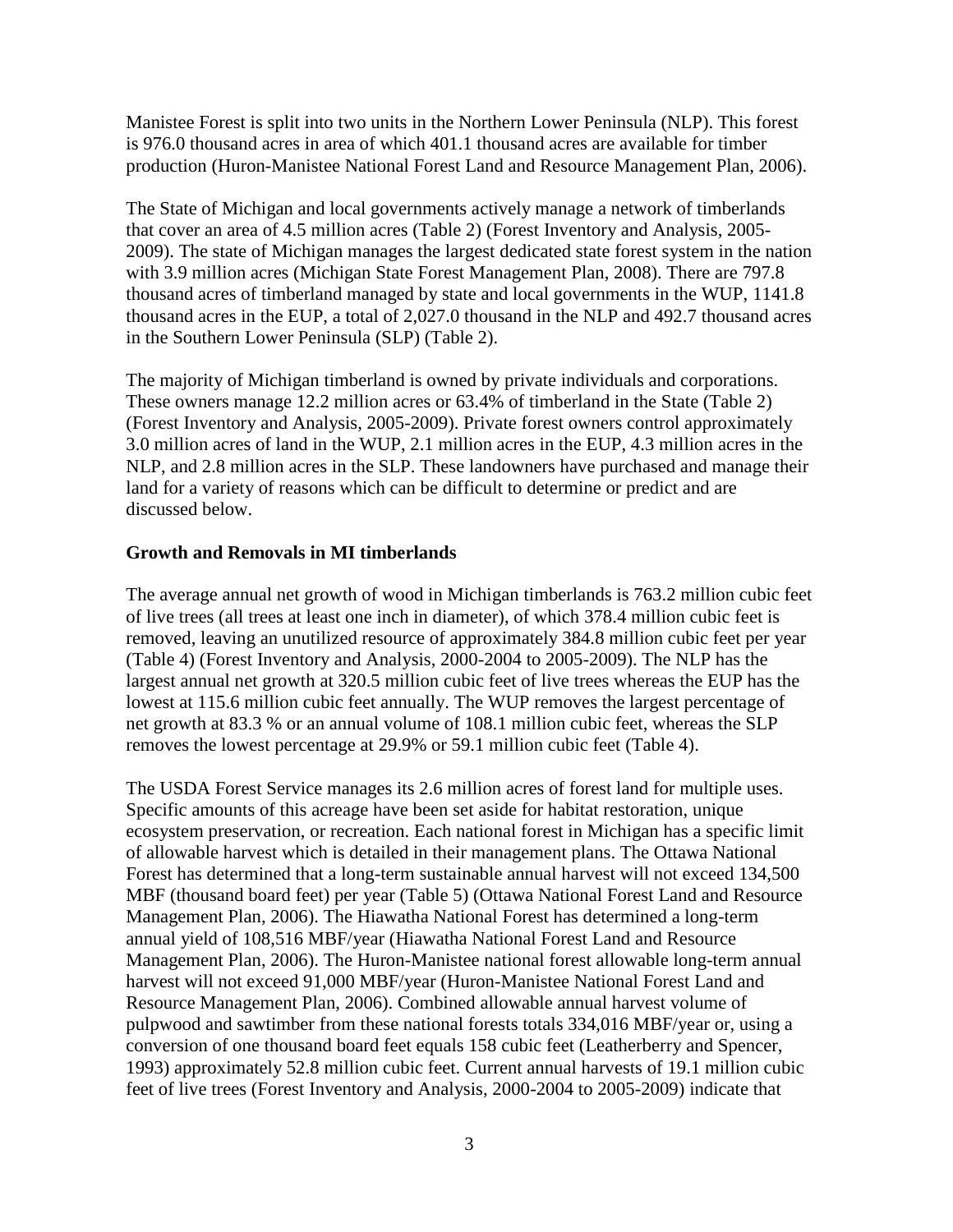allowable harvests are not reached. The national forests are currently harvesting only 36% of their stated allowable sale quantity and an additional 33.7 million cubic feet of wood resources are available as determined by allowed removals on these forests (Table 5). Current growth to removals ratio of all live trees in Michigan national forests is 4.43 indicating that the growth is more than four times the removals in these forests (Table 5) (Forest Inventory and Analysis, 2000-2004 to 2005-2009).

The Michigan Department of Natural Resources and Environment has a target of 53,000 acres of timberland offered for sale from the state forests annually (Cara Boucher, personal communication, 2010). Each year, the state forest grows on average 123.8 million cubic feet of live trees (Forest Inventory and Analysis, 2000-2004 to 2005-2009). Of this volume, 61.4 million cubic feet is removed, leaving 62.4 million cubic feet of growth in excess of removals (Table 6) (Forest Inventory and Analysis, 2000-2004 to 2005-2009). Average annual growth on state forest in the WUP is 16.9 million cubic feet, of which 11.5 million cubic feet is removed (Forest Inventory and Analysis, 2000-2004 to 2005-2009). In the EUP, 21.8 million cubic feet is grown of which 14.7 million cubic feet is removed and in the NLP, 67.3 million cubic feet is grown, of which 33.1 million cubic feet is removed (Forest Inventory and Analysis, 2000-2004 to 2005-2009). In the SLP, 17.9 million cubic feet is grown, of which 2.0 million cubic feet is removed (Forest Inventory and Analysis, 2000-2004 to 2005-2009). The WUP removes the highest percentage of annual growth from the state forests at 68.0%, the EUP removes 67.4%, the NLP 49.2% and the SLP 11.2% respectively (Forest Inventory and Analysis, 2000-2004 to 2005-2009). Current growth to removals ratio of all live trees in these state forests by region is presented in table 6.

Private lands grow an estimated 533.7 million cubic feet of live trees annually (Table 7) (Forest Inventory and Analysis, 2000-2004 to 2005-2009). This equals 69.9% of all annual growth across the state of Michigan. Of this growth, 255.7 million cubic feet of live tree volume is removed annually retaining a growth of 278.0 million cubic feet of unused wood resources (Forest Inventory and Analysis, 2000-2004 to 2005-2009). Approximately 10.4 million cubic feet of unused wood fiber is located in the WUP, 12.9 million cubic feet in the EUP, 125.2 million cubic feet in the NLP, and 129.4 million cubic feet in the SLP respectively. Current growth to removals ratio of all live trees in private forests indicate that the lower peninsula grows substantially more wood than is removed compared to the upper peninsula (Table 7).

### **Factors affecting wood harvest**

Management plans are regularly developed for national and state forest lands. These plans dictate harvest expectations and allowable removals. For the most part, these plans are static and any changes must occur during the planning process. For all intents and purposes, the allowable or predicted harvest limits is what is presented.

In 2007, nonindustrial private forest lands formed the major source of wood supply for Michigan's primary forest products industry. They supplied 28 to 47 percent of the wood used by the primary mills in different geographic regions of the state (Table 8) (G.C. and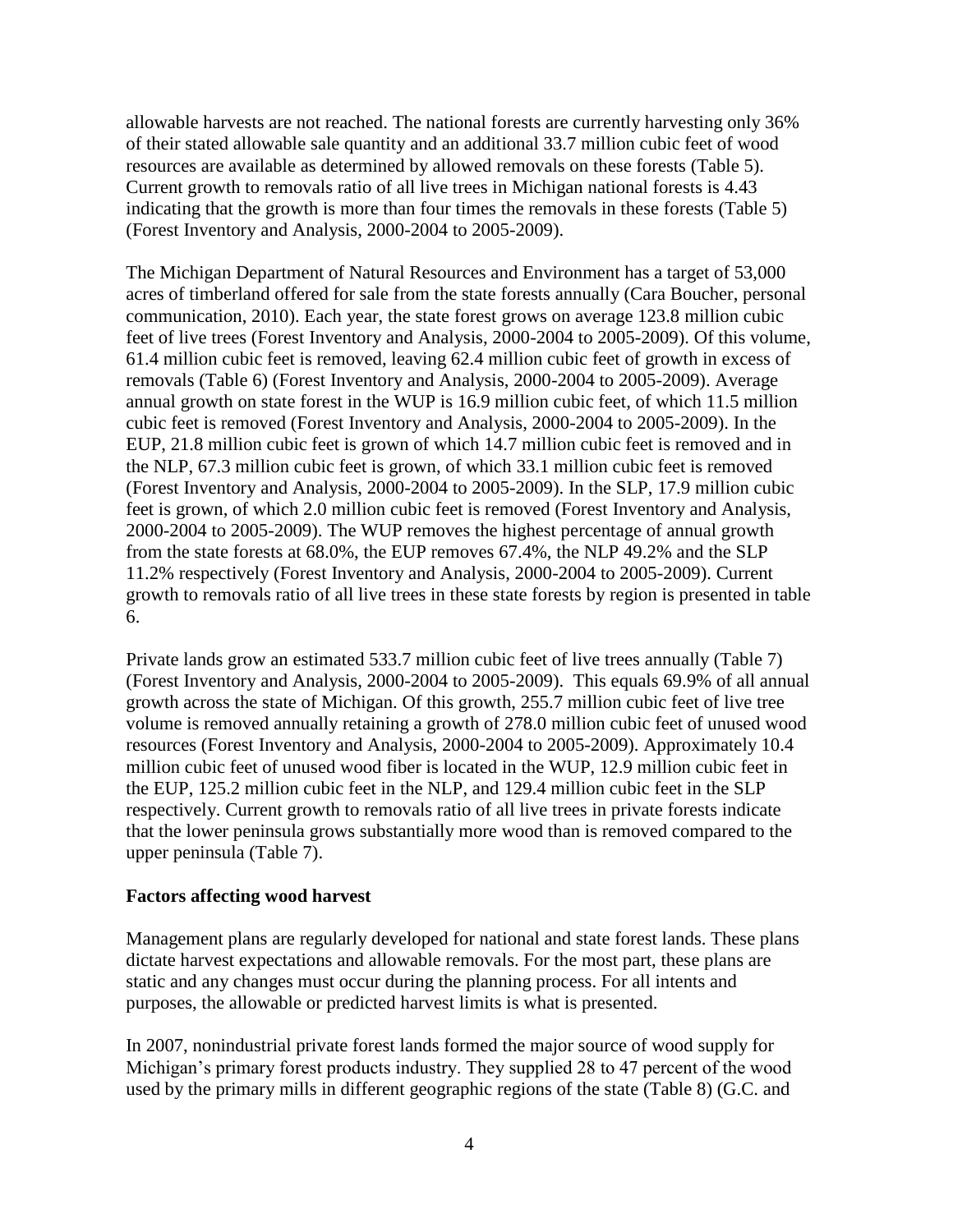Potter-Witter 2010, unpublished data). With respect to harvesting decisions, private landowners' behavior tends to be more variable as many different factors affect their willingness to cut timber. Much research has been dedicated to determine factors which increase a landowner's likelihood of conducting timber harvests. Suggested factors include size of forest parcel (Straka et al., 1984; Cleaves and Bennett, 1995; Mueller and Potter-Witter, 2010 unpublished data), primary residence (Conway et al., 2003; Vokoun et al., 2006; Mueller and Potter-Witter, unpublished data), use for hunting (Conway et al., 2003) and participation in ownership associations and government incentive programs (Potter-Witter, 2005).

Specific to Michigan, Mueller and Potter-Witter analyzed a survey of 457 non-industrial private forest owners conducted in 2003 (unpublished data). Demographic factors, such as age, gender, and socio-economic status are not significant in determining management practices (Peterson and Potter-Witter, 2006; Mueller and Potter-Witter, 2010 unpublished data).

The EUP contains the largest average parcels, and more respondents in this region have harvested timber (Figure 2) (Mueller and Potter-Witter, 2010 unpublished data). The SLP contains the least amount of respondents who have harvested timber in the past. Additionally, the SLP contains a larger degree of small forest parcels and higher association with agriculture. SLP residents are less often absent from their forested parcel compared to other regions. WUP and NLP respondents live an average of 103 and 83 miles from their nearest parcel respectively.

NIPF landowners across the state tend to cite non-economic factors as most important reason for owning the forested land (Mueller and Potter-Witter, 2010 unpublished data). The most frequently cited reasons for owning forest land are "to enjoy beauty or scenery", "to protect nature and biologic diversity", "as part of my home, vacation home, farm, or ranch", "for privacy", or "for hunting or fishing" (Table 9) (Mueller and Potter-Witter, 2010 unpublished data).

Landowners in the EUP and NLP tend to consider hunting and fishing "very important" reasons for owning their property while those in the SLP consider protecting nature and biologic diversity as more important reasons than counterparts in other regions (Mueller and Potter-Witter, 2010 unpublished data).

Reasons for owning forestland commonly affect motivations for and decisions to conduct forest management operations (Janota and Broussard, 2008). Further, reasons for forest ownership may influence response to programs and policies (Mueller and Potter-Witter, unpublished data). Certain landowner sub-populations may exist who consider timber management more important than others. Knowing where these landowners exist and how to reach them could provide opportunities for increased harvest levels.

### **Michigan Forest Harvest Operations**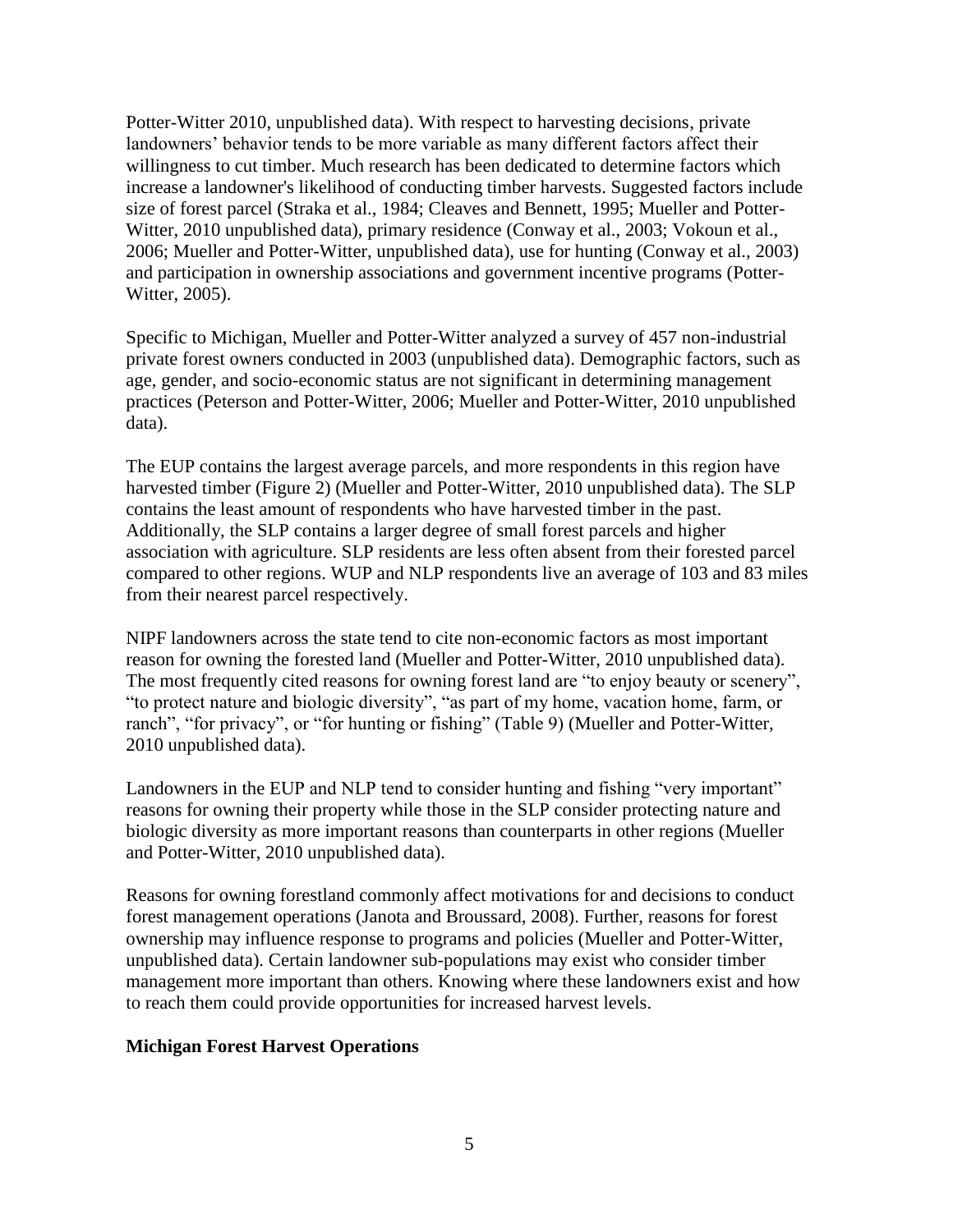The availability of woody biomass is determined to a large extent by the capacity of the logging sector and forest products industry within the state. Logging firms are responsible for commercial harvest of timber and form a bridge between forest resources and wood based industries. They not only help meet society's demand for wood products, but also assist forest owners in realizing varied management objectives. During this course, loggers shape the structure and composition of forests determining not only present, but also future productivity of the regions' forests (Rickenbach et al. 2005). Hence, they play an indispensible role in the maintenance of overall forest health and productivity.

Identifying the status of existing forest products sector, their strengths, limitations, and the challenges they face are critical for exploring both current and future role of these sectors in bioenergy supply chain. To understand this, a mail survey of all MI logging firms and primary forest products industry was conducted in the fall of 2008, and spring of 2009 respectively using the Tailored Design Method by Dillman (2000). The overall response rates were 33% for the mill survey and 12% for the loggers' survey.

### *Harvesting Capacity*

If timber harvests are to be increased or if the recovery of logging residues is to be expanded, it is necessary to produce the increased output. A 2008 survey of Michigan loggers estimates that logging firms in Michigan operated at 82% capacity in 2007 (G.C. and Potter-Witter, 2010 unpublished data). This indicates that firms could respond to a demand for higher timber output. Additionally, 75% of the firms indicated a willingness to expand their operations if market conditions were favorable. Loggers in general indicated support for any new wood using firm with the exception of particleboard or other panel manufacturing (Table 10).

In the same survey, 83% of respondents indicated leaving logging residues on site (G.C. and Potter-Witter, 2010 unpublished data). This data suggests the lack of a developed market for accepting harvest residues. Additionally, Michigan has recently experienced a series of mill closures (Korpi, 2010, Leefers and Vasievich, 2010). Across the state, 49% of the logging firms claimed their business has remained unaffected while others said that they have been forced to travel larger distances, downsize, or restructure to avoid closure (G.C. and Potter-Witter, 2010 unpublished data). Due to limited sample size this information cannot be broken into sub-regions.

### *Harvest Residue*

Harvest residue is debris, slash, mostly tops limbs and unmerchantable timber left on-site following a harvesting operation. Currently, Michigan has few facilities willing to process or accept harvest residues (Kuipers and Potter-Witter, 2010 unpublished data). Across the state, an estimated 95.7 million cubic feet of logging residue is removed annually (Table 11) (Timber Product Output Reports, 1996, 2001, and 2006). A total of 21.7 million cubic feet of this resource is removed from the EUP, 33.8 million cubic feet from the WUP, 33.3 million cubic feet from the NLP, and 6.9 million cubic feet from the SLP.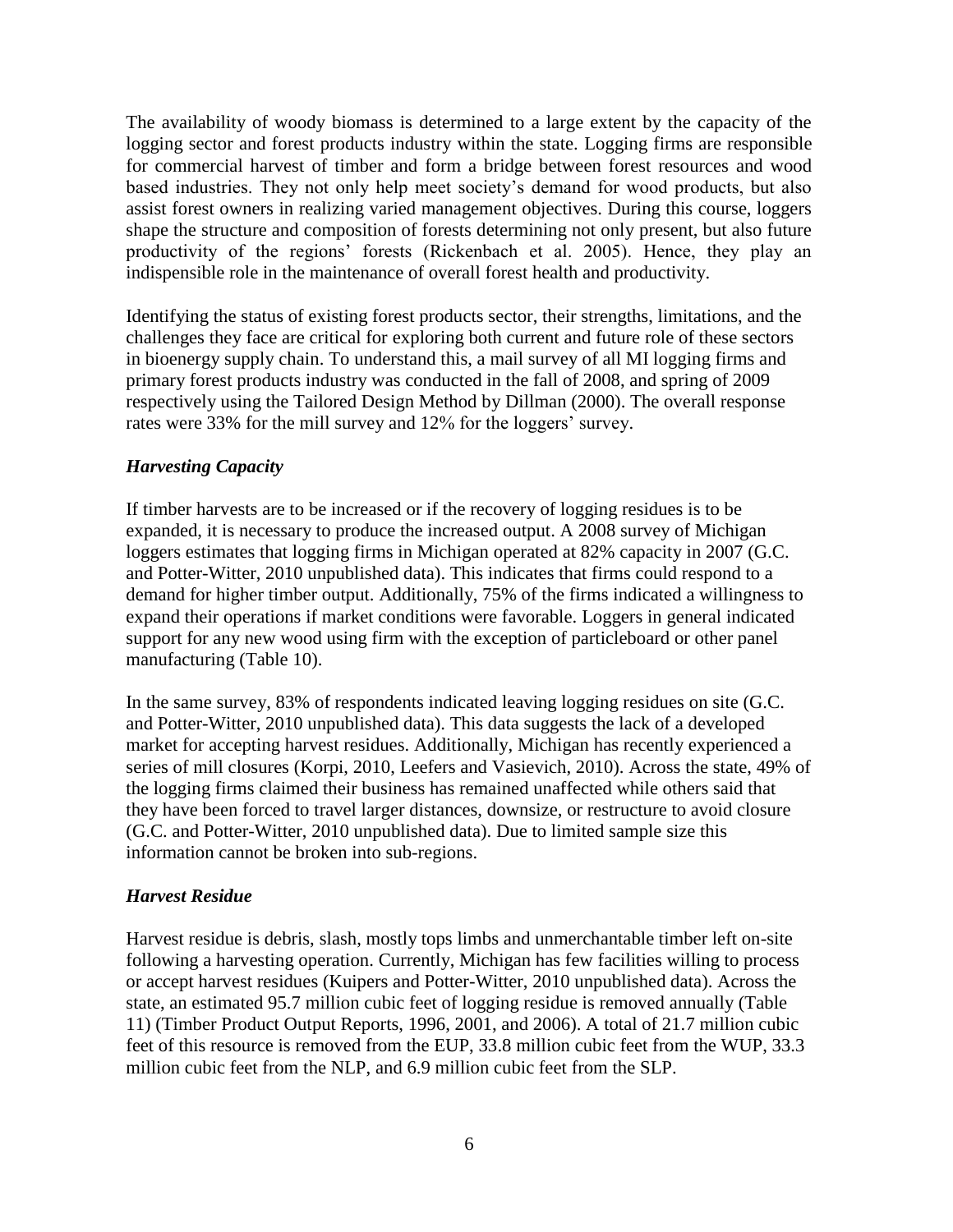The Michigan Department of Natural Resources and Environment has developed woody biomass harvesting guidelines (2010). While not required, these guidelines are suggested best management practices. Current guidelines recommend retaining between 1/3 and 1/6 of logging residues to ensure site sustainability. If an average retention of 25% is assumed, the availability of logging residue is reduced from 95.7 million cubic feet to 71.8 million cubic feet (Table 11).

Another limitation to the collection of harvest residues is the capacity of current operations to do so. Cut-to-length operations may face considerable costs in attempts to collect residues (Peterson, 2005). Harvesting equipment is currently configured for working with high value sawlogs and pulpwood and not designed for handling small-diameter trees and residue (Damery et al., 2009). Some degree of change will be necessary in order to collect and utilize residues left by harvest operations, especially for cut-to-length operating systems.

Specific information regarding the distribution of logging residue and equipment configurations in use across the state of Michigan should be available through a 2010 statewide logger survey (Dalia Abbas, personal communication, 2010).

### *Challenges faced by the logging sector*

The loggers surveyed indicated several challenges to increasing timber output. High stumpage and low mill prices have been suggested as major barriers to expansion (Table 12) (G.C. and Potter-Witter, 2010 unpublished data). Timber availability especially that from federal lands was named by 11 percent as a limiting factor to increased production (G.C. and Potter-Witter, 2010 unpublished data).

As indicated, most harvest operators (75%) are willing to expand and re-tool under favorable market conditions (G.C. and Potter-Witter, 2010 unpublished data). Investment capital will be necessary in conjunction with market conditions in order for producers to expand and purchase new equipment, especially if forced to change harvest practices. If this is unavailable, it may be exceedingly difficult to create new markets. As such, it may be important to examine or encourage credit and loan availability where markets are desired.

### *Michigan Mills and Processing*

Wood product processing facilities are found throughout the state of Michigan (Table 13). A 2009 survey of Michigan primary mills (G.C. and Potter-Witter, 2010 unpublished data) indicates that the state's forest product industry is operating beneath capacity. Survey results show that in 2007, mills operated on average at 71% capacity (Figure 3). In 2008, this number dropped to 63%. The Eastern Upper Peninsula and the Southern Lower Peninsula were reported as being hardest hit by reductions in capacity.

Forty-six percent of the respondent mills said that they employ five or less individuals whereas 10% of mills have more than 100 employees (Figure 4) (G.C. and Potter-Witter,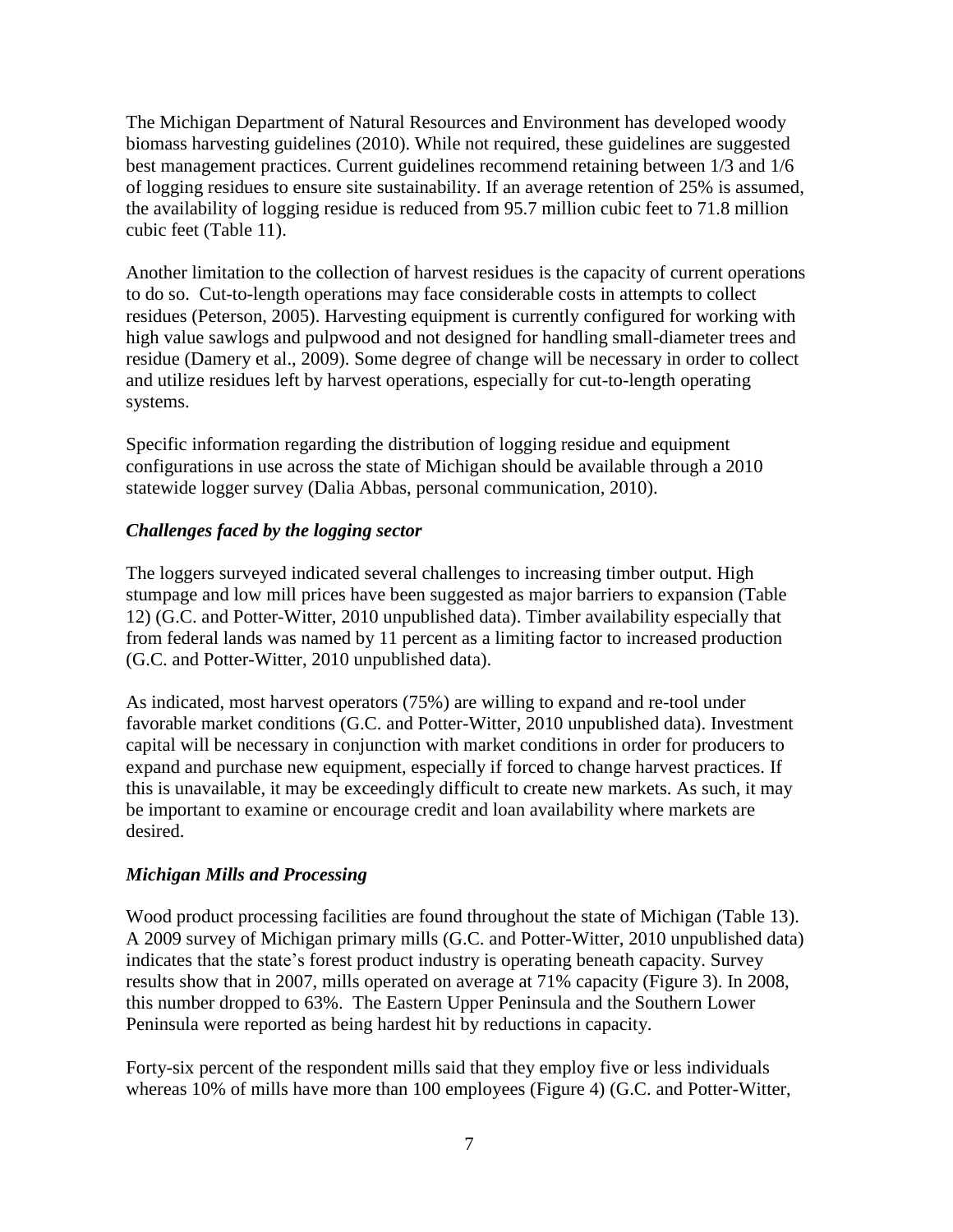2010 unpublished data). More mills are found throughout the NLP and SLP, but a smaller amount of these are primary processing facilities, especially in regards to the SLP (Table 13) (Michigan DNRE, 2010).

### *Mill Residue*

The USDA Timber Product Output report estimates that Michigan produces 115.1 million cubic feet of mill residue annually (Table 14) (Timber product output reports 1996, 2001, and 2006). Of this volume, approximately 1.6 million cubic feet (or 1%) goes unused at present (Timber product output reports 1996, 2001, and 2006). Of the small amount of unutilized residue, 0.04 million cubic feet is located in the EUP, 1.0 million cubic feet in the WUP, 0.5 million cubic feet in the NLP, and 0.1 million cubic feet in the SLP respectively (Timber product output report, 1996, 2001, and 2006).

According to the 2009 survey of Michigan primary mills, 97% of the mill residue generated in 2007 by the primary mills was utilized in some way or the other. Approximately 61% of the mill residue was sold to outside sources and 36% retained by the producers for fuel (G.C. and Potter-Witter, 2010 unpublished data). All these information suggest that a large supply of waste material is already utilized in Michigan.

Current data indicates pellet manufacturers and other biomass industries in Michigan will all utilize mill residue (Kuipers and Potter-Witter, 2010 unpublished data). Many secondary producers view mill residue as an ideal component to their product as it is generally free of bark and dirt. However, limited availability of these materials could be a constraint for their expanded use in the future. Current prices for mill residue range from \$28-32 for green chips used in paper mills, or \$26-30 specific to pellet mills (Kuipers and Potter-Witter, unpublished data).

# *Competition*

Current industry sees competition, reduced supplies from fewer timber sales and high resource prices as challenges in Michigan's economic environment. Some primary forest products industry have adopted strategies including diversifying products, improving communication with landowners and loggers, and lobbying for more timber removals on public land. Further mills have cut costs by releasing employees lowering the purchase price of raw materials, increasing efficiency etc. (Table 15) (G.C. and Potter-Witter, 2010 unpublished data).

Michigan mills had 59% of their wood delivered from within a 60 mile radius of their facility (Table 16) (G.C. and Potter-Witter, 2010 unpublished data). Competition may be steeper in situations where two mills are situated within each other's supply areas. In some cases, primary forest products industry indicated recent mill closures have reduced competition for wood. Regardless, many producers view the addition of forest or mill residue utilizing facilities as positive (Table 17) (G.C. and Potter-Witter, 2010 unpublished data). As such, while competition is an issue in the current market, there is room for those willing to utilize residue from current facilities to create bioenergy products.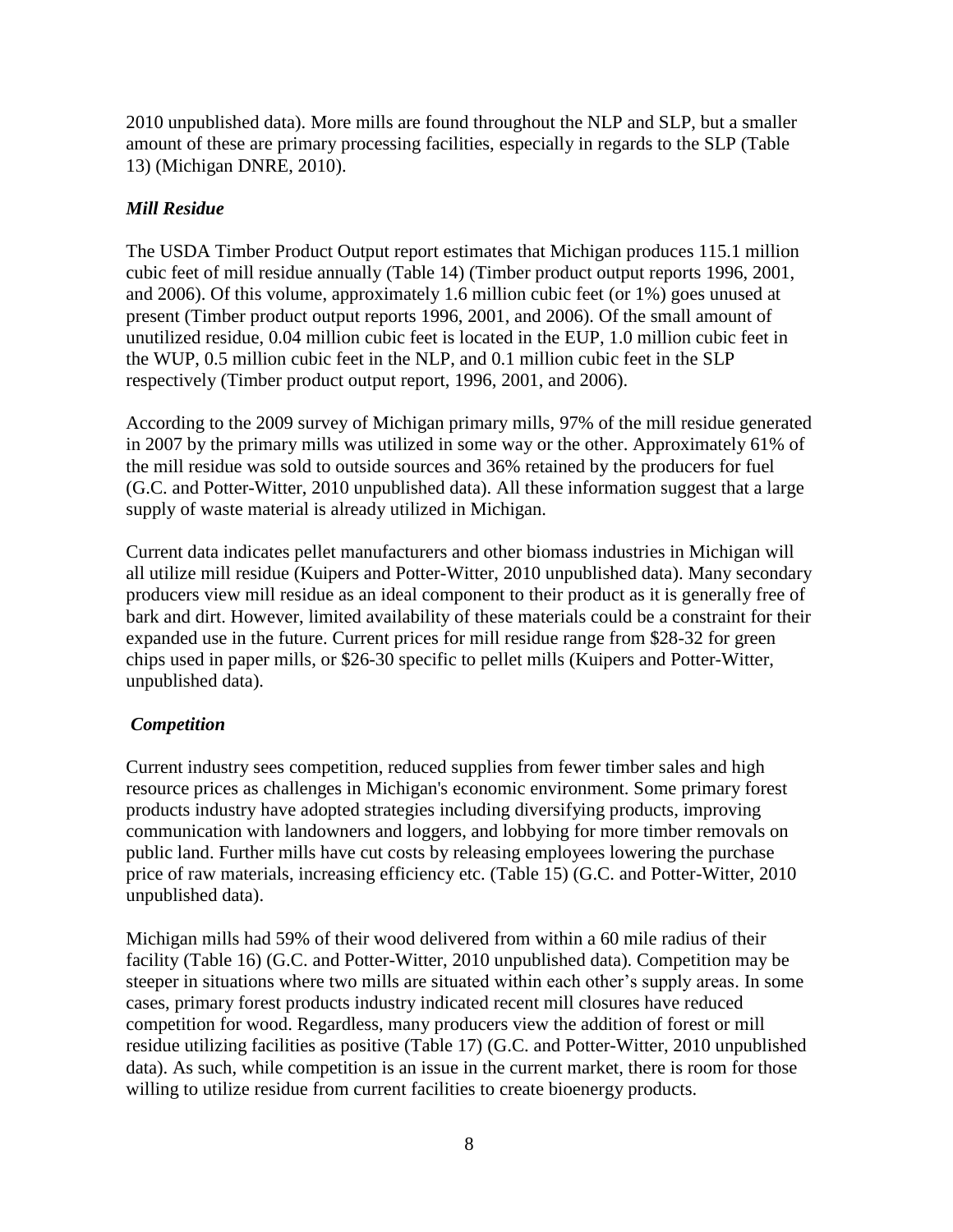#### **References**

- Cleaves, D.A. and M. Bennett. 1995. Timber Harvesting by Nonindustrial Private Forest Landowners in Western Oregon. Western Journal of Applied Forestry. 10(2):66-71.
- Conway, M.C., G.S. Amacher, J. Sullivan, and D. Wear. 2003. Decisions nonindustrial forest landowners make: an emperical examination. Journal of Forest Economics. 9(3):181-203.
- Damery, D., J. Benjamin, M. Kelty, and R. J. Lilieholm. 2009. Developing a sustainable forest biomass industry: Case of the U.S. Northeast. ECOSUD 2009. Conference on Ecosystems and Sustainable Development – Topic Area Natural Resource Management. July 8-10. 11p.
- Forest Inventory and Analysis. 2009. FIA standard reports. [http://fiatools.fs.fed.us/fido/standardrpt.html.](http://fiatools.fs.fed.us/fido/standardrpt.html) Accessed December 27, 2010.
- Forestry Biofuel Statewide Collaborative Center. 2009. The Expanding Bioeconomy with Woody Biomass. http://www.bioeconomy.msu.edu/images/collab\_center\_factsheet.pdf. Retrieved: September 28, 2010.
- G.C., S. and K. Potter-Witter. 2010. A Snapshot of Michigan's Logging Sector. Fact sheet delivered to the Center of Energy Excellence: April, 2010.
- G.C., S. and K. Potter-Witter. 2009 Survey of Michigan's primary forest products industry. Unpublished raw data.
- G.C., S. and K. Potter-Witter. 2010. Status of Michigan's Forest Products Industry and Their Perception towards Bioenergy. Unpublished manuscript, Michigan State University, Department of Forestry. Submitted for review to the Forest Products Journal. 24 p.
- Hiawatha National Forest Land and Resource Management Plan. 2006. United States Department of Agriculture, Forest Service.
- Huron-Manistee National Forest Land and Resource Management Plan. 2006. United States Department of Agriculture, Forest Service.
- Janota, J.J. and S.R. Broussard. 2008. Examining private forest policy preferences. Forest Policy and Economics. 10(3):89-97.
- Korpi, K.W. 2010. Trends in Michigan's forest products industry 2000-2010. Michigan Forest Products Council. Lansing, MI. 10p.
- Kuipers, B. and K. Potter-Witter. 2010. Michigan Pellet and Wood-Fuel Mills. Unpublished Raw Data.
- Leatherberry, E.C. And J.S. Spencer. 1996. Michigan Forest Statistics, 1993. Resource Bulletin NC-170. St. Paul, MN: U.S. Dept. of Agriculture, Forest Service, North Central Forest Experiment Station. 144p.
- Leefers, L.A. and J.M. Vasievich. 2010. Timber resources and factors affecting timber availability and sustainability for Kinross, Michigan. Kinross project 2 report, version 1.0. 60p.
- Michigan DNR. 2010. Michigan forest products industry.

[http://www.michigandnr.com/wood/.](http://www.michigandnr.com/wood/) Accessed December 17, 2010.

- Michigan Woody Biomass Harvesting Guidance. 2010. Michigan Department of Natural Resources and Environment: Forest Management Division: May 5, 2010. 18p.
- Michigan State Forest Management Plan. 2008. Michigan Department of Natural Resources, Forest Management Division.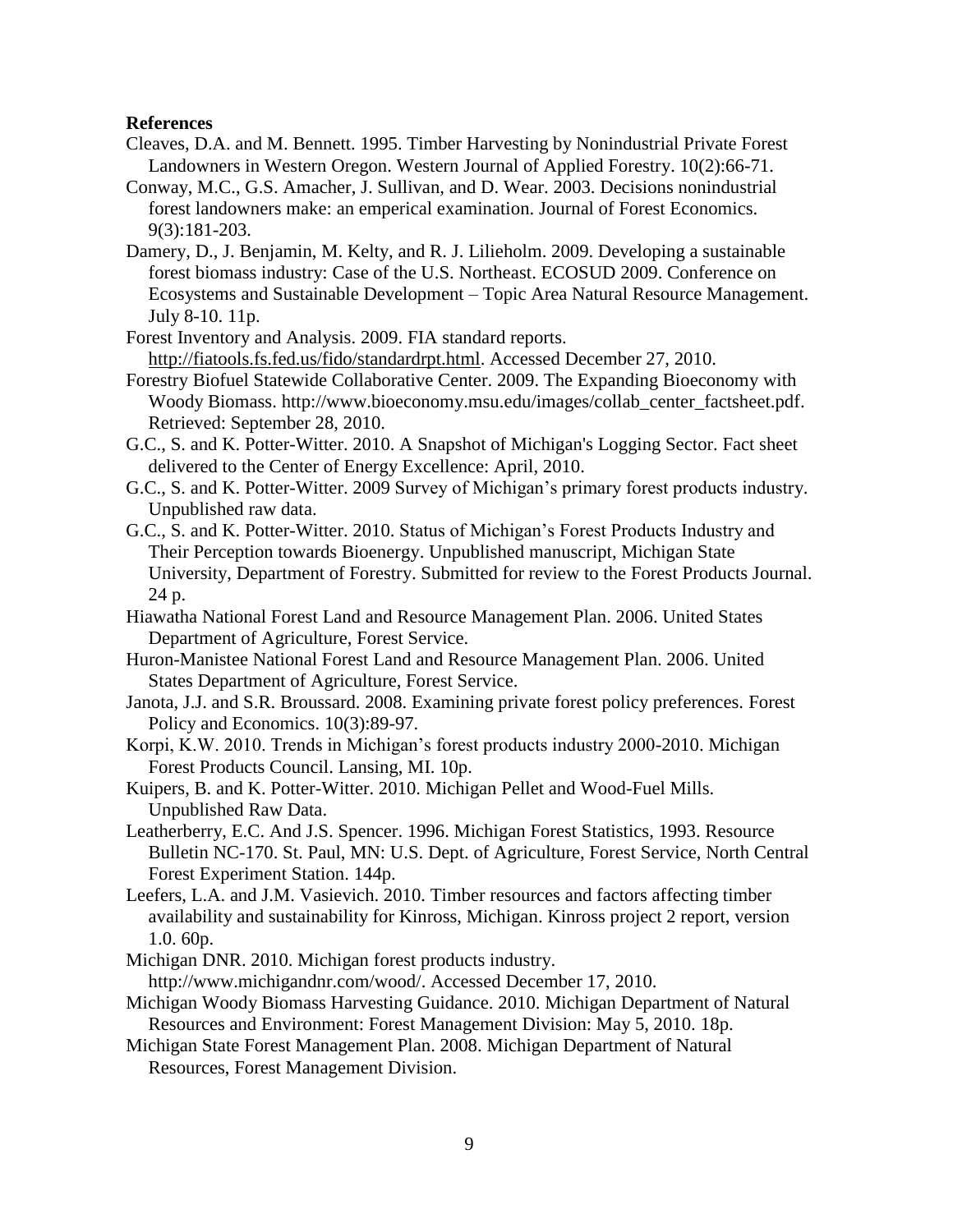- Mueller, L.S. and K. Potter-Witter. 2010. Regional variation among non-industrial private landowners in Michigan. Unpublished manuscript, Michigan State University, Department of Forestry. Submitted for review to the Northern Journal of Applied Forestry. 13 p.
- Mueller, L.S., K. Potter-Witter and Peterson, G. 2003 survey of Non-Industrial Private Forest Owners in Michigan. Unpublished raw data.
- Ottawa National Forest Land and Resource Management Plan. 2006. United States Department of Agriculture, Forest Service.
- Peterson, D., 2005. The real cost of extracting logging residue. Report prepared for the Lumberjack Resource Conservation and Development Council, inc. <http://dnr.wi.gov/forestry/publications/real-cost-extracting-residue.pdf>, accessed September 27, 2010.
- Peterson, G. and K. Potter-Witter. 2006. Stalking the elusive family forest owner in Michigan. Proceedings of the Society of American Foresters 2006 National Convention.
- Potter-Witter, K. 2005. A cross-sectional analysis of Michigan nonindustrial private forest owners. Northern Journal of Applied Forestry. 22(2): 132-138.
- Straka, T.J., H.W. Wisdom, and J.E. Moak. 1984. Size of Forest Holding and Investment Behavior of Noninudstrial Private Owners. Journal of Forestry. 82(8): 495-496.
- Timber Product Output. 1999, 2001, and 2006. United States Department of Agriculture, Forest Service. [http://srsfia2.fs.fed.us/php/tpo\\_2009/tpo\\_rpa\\_int1.php.](http://srsfia2.fs.fed.us/php/tpo_2009/tpo_rpa_int1.php) Accessed December 22, 2010.
- Vokoun, M., G.S. Amacher and D.N. Wear. 2006. Scale of harvesting by non-industrial private forest landowners. Journal of Forest Economics. 11(4): 223-244.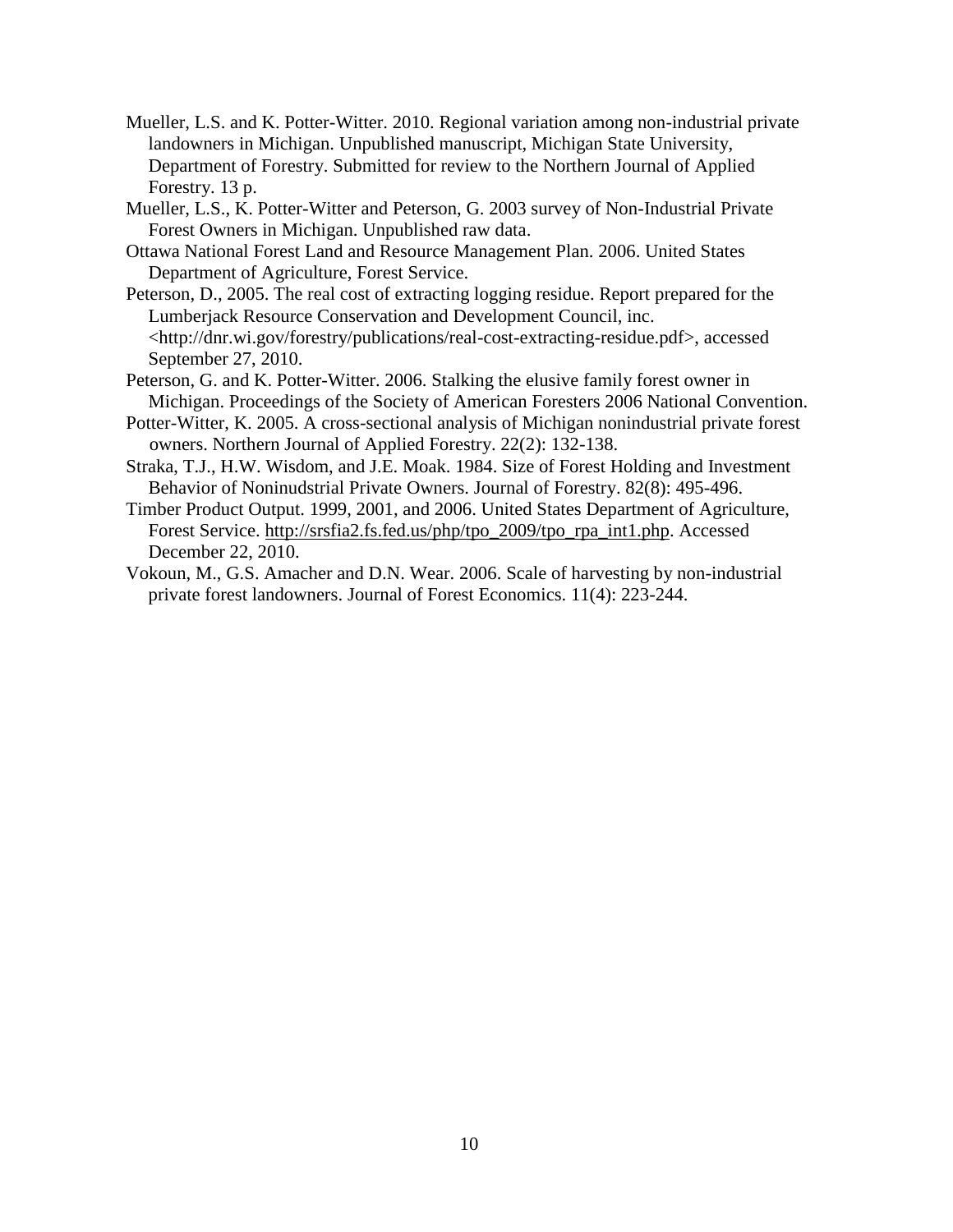# **Tables and Figures**



*Figure 1. Percentage of Michigan timberland under each ownership group. Source (FIA 2005-2009)*



*Figure 2. Forest parcel size, percent of respondents, by region from 2003 landowner survey.*

*Source: (Nonindustrial Private Forest Owner Survey, 2003)*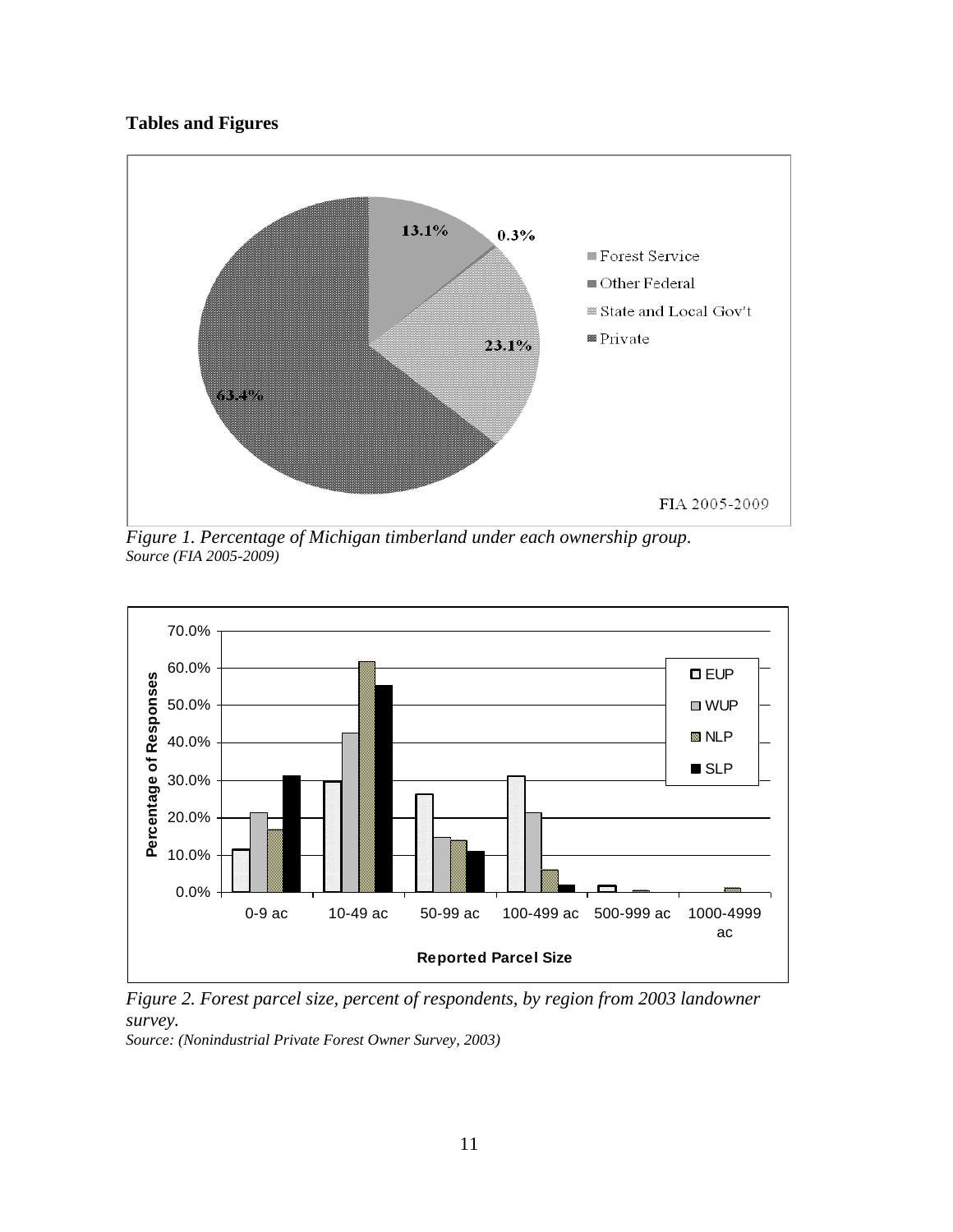

*Figure 3. Operating capacity of MI primary mills in percent, by year and region. Source: (Michigan Primary Mills Survey, 2009)*



*Figure 4. Number of employees employed by MI primary mills in 2007. Source: (Michigan Primary Mills Survey, 2009)*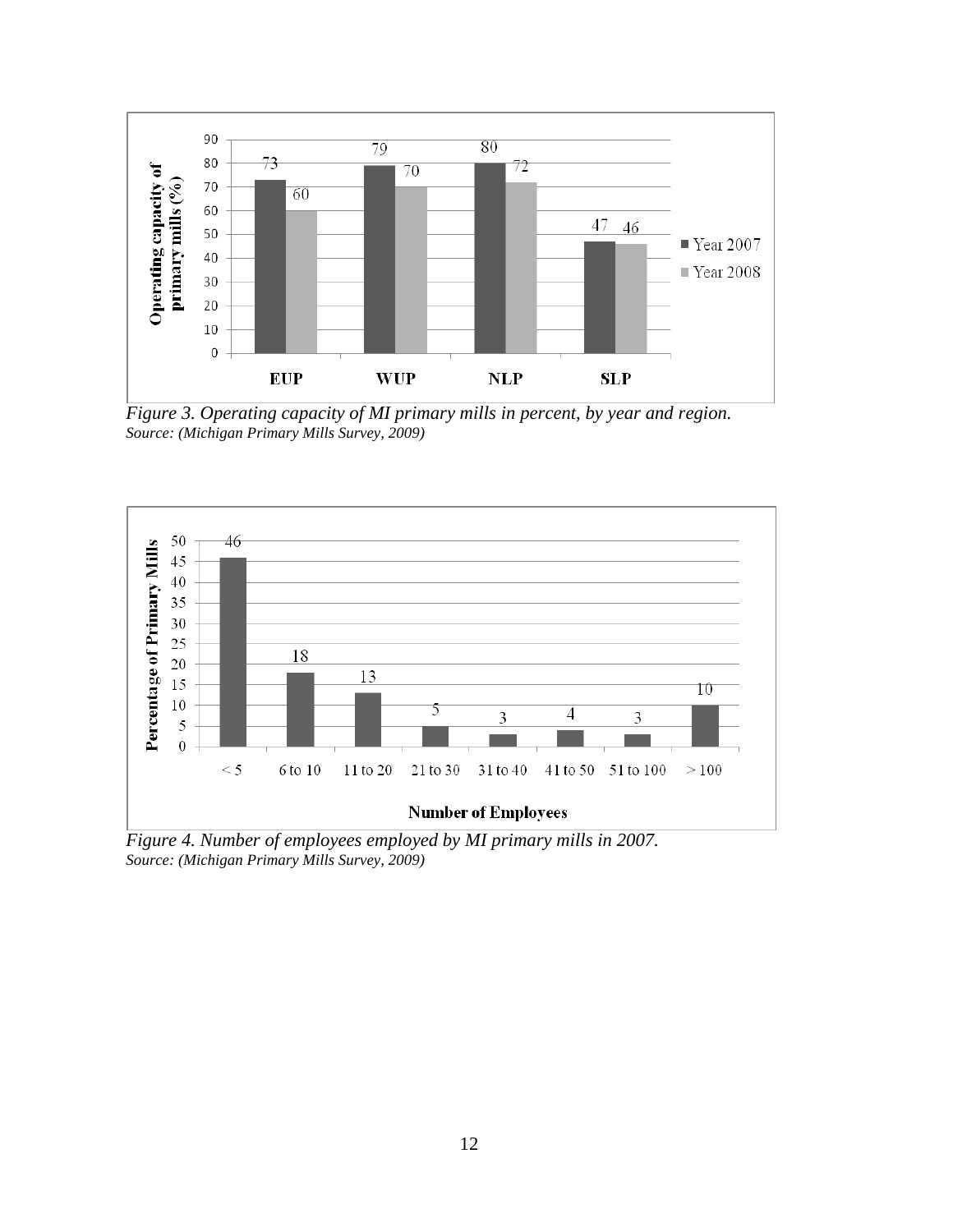|                                                        | <b>Total Available</b><br>volume                  |                  |                                                                |                                                                                |                            |                           |                                                                                  |
|--------------------------------------------------------|---------------------------------------------------|------------------|----------------------------------------------------------------|--------------------------------------------------------------------------------|----------------------------|---------------------------|----------------------------------------------------------------------------------|
| Average<br>annual<br>net<br>growth<br>of live<br>trees | Average<br>annual<br>removals<br>of live<br>trees | Unused<br>growth | Average<br>logging<br>residue<br>removed<br>from MI<br>forests | Logging<br>residue that<br>can be<br>recovered after<br>retaining 25%<br>of it | Average<br>mill<br>residue | Unused<br>mill<br>residue | (Unused growth $+$<br>recoverable logging<br>$residue + unused$<br>mill residue) |
| <b>Million Cubic Feet</b>                              |                                                   |                  |                                                                |                                                                                |                            |                           |                                                                                  |
| 763.2                                                  | 378.4                                             | 384.8            | 95.7                                                           | 71.8                                                                           | 115.1                      | 1.6                       | 458.2                                                                            |

*Source:* 

*Unused Growth (FIA 2000-2009)*

*Logging Residue (TPO Reports 1996, 2001, 2006 and MI woody biomass retention guidelines, DNRE 2010) Unused Mill Residue (TPO Reports 1996, 2001, 2006)*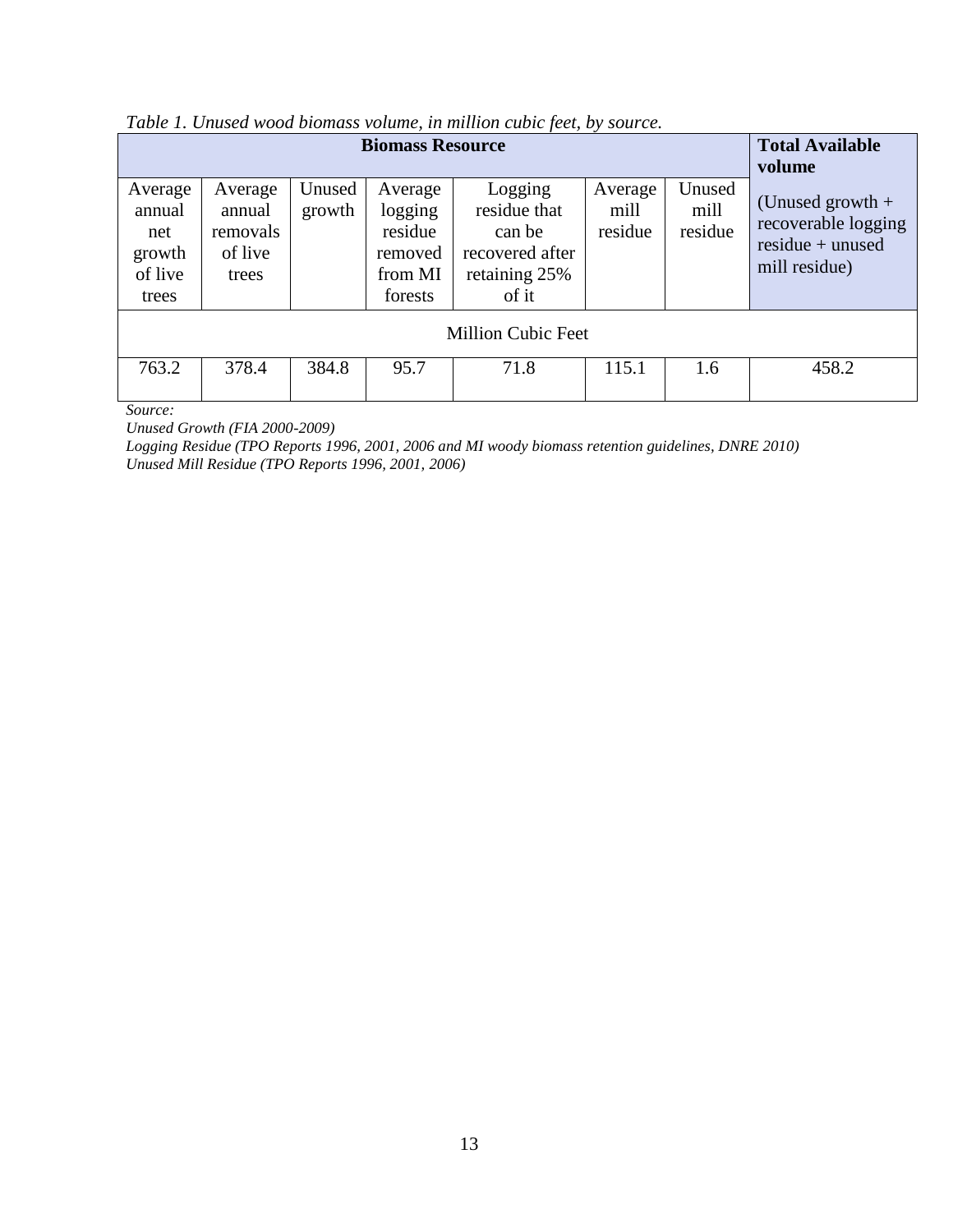|                          | Ownership             |         |                      |         |                                      |                |                 |                |              |
|--------------------------|-----------------------|---------|----------------------|---------|--------------------------------------|----------------|-----------------|----------------|--------------|
| <b>Region</b>            | <b>Forest Service</b> |         | <b>Other Federal</b> |         | <b>State and Local</b><br>Government |                | Private         |                | <b>Total</b> |
|                          | Acres                 | Percent | Acres                | Percent | Acres                                | <b>Percent</b> | Acres           | <b>Percent</b> | acres        |
| Western Upper Peninsula  | 864,558               | 18.6    | 6,112                | 0.1     | 797,813                              | 17.1           | 2,991,017       | 64.2           | 4,659,500    |
| Eastern Upper Peninsula  | 780,653               | 19.3    | 31,186               | 0.8     | 1,141,790                            | 28.2           | 2,101,318       | 51.8           | 4,054,947    |
| Northern Lower Peninsula | 867,615               | 12.0    | 23,087               | 0.3     | 2,026,968                            | 28.1           | 4,307,223       | 59.6           | 7,224,893    |
| Southern Lower Peninsula | 13,397                | 0.4     | 6,778                | 0.2     | 492,669                              | 14.7           | 2,836,484       | 84.7           | 3,349,328    |
| <b>Total</b>             | 2,526,222             | 13.1    | 67,163               | 0.3     | 4,459,240                            |                | 23.1 12,236,043 | 63.4           | 19,288,668   |

*Table 2. MI timberland, in acres, by region and ownership.* 

*Source: FIA (2005-2009)*

*Table 3. Total land, timberland, and land open to timber harvest, in thousands of acres, on Michigan national forests.*

| <b>National Forest</b>          | <b>Total Land</b>      | <b>Timberland</b> | <b>Open to timber</b><br>harvest |  |  |  |
|---------------------------------|------------------------|-------------------|----------------------------------|--|--|--|
|                                 | Thousand Acres of Land |                   |                                  |  |  |  |
| <b>Ottawa National Forest</b>   | 1,000.0                | 864.6             | 488.0                            |  |  |  |
| <b>Hiawatha National Forest</b> | 1,300.0                | 780.6             | 578.5                            |  |  |  |
| Huron-Manistee National Forest  | 976.0                  | 867.6             | 401.1                            |  |  |  |
| <b>Total</b>                    | 3,276.0                | 2512.8            | 1,467.6                          |  |  |  |

*Source:* 

*Ottawa National Forest Land and Resource Management Plan, 2006*

*Hiawatha National Forest Plan, 2006*

*Huron-Manistee National Forest Land and Resource Management Plan, 2006 FIA (2005-2009)*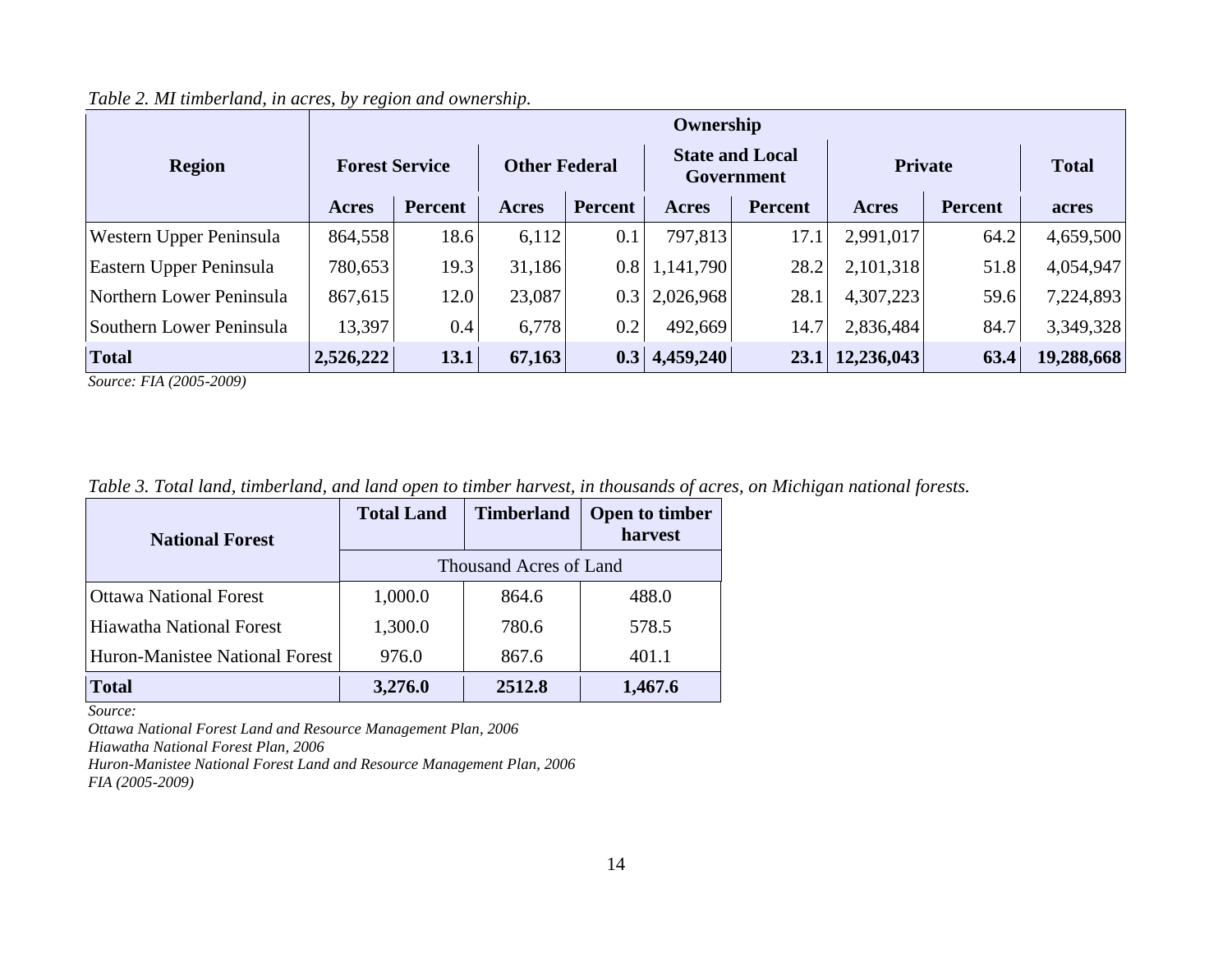| <b>Region</b>            | Average annual net<br>growth of live trees | Average annual<br>removals of live trees | Growth in excess of<br>removals | <b>Growth to removals</b><br>ratio |
|--------------------------|--------------------------------------------|------------------------------------------|---------------------------------|------------------------------------|
|                          |                                            |                                          |                                 |                                    |
| Western Upper Peninsula  | 129.7                                      | 108.1                                    | 21.6                            | 1.2                                |
| Eastern Upper Peninsula  | 115.6                                      | 77.6                                     | 38.0                            | 1.5                                |
| Northern Lower Peninsula | 320.5                                      | 133.6                                    | 186.9                           | 2.4                                |
| Southern Lower Peninsula | 197.4                                      | 59.1                                     | 138.3                           | 3.3                                |
| <b>Total</b>             | 763.2                                      | 378.4                                    | 384.8                           | <b>2.0</b>                         |

*Table 4. Growth and removals in MI timberland (million cubic feet) by region.*

*Source: FIA (2000-2004 & 2005-2009)*

*Table 5. Allowable annual removals, in thousand board feet (MBF) and million cubic feet, annual removals, in million cubic feet, and calculated difference, in million cubic feet, on Michigan national forests.*

|                                | <b>Allowable</b><br>sale quantity<br>per year | <b>Allowable</b><br>sale quantity<br>yer year | Average<br>annual<br>removals of<br>live trees | <b>Difference</b><br>(Allowable sale<br>quantity-average<br>annual removals) | Average annual<br>net growth of<br>live trees | <b>Current</b><br>growth to<br>removals<br>ratio of live |
|--------------------------------|-----------------------------------------------|-----------------------------------------------|------------------------------------------------|------------------------------------------------------------------------------|-----------------------------------------------|----------------------------------------------------------|
| <b>National Forest</b>         | <b>MBF</b>                                    | Million cubic<br>feet                         | Million cubic<br>feet                          | Million cubic feet                                                           | Million cubic<br>feet                         | trees                                                    |
| Hiawatha National Forest       | 108,516                                       | 17.1                                          | 7.4                                            | 9.7                                                                          | 26.4                                          | 3.6                                                      |
| <b>Ottawa National Forest</b>  | 134,500                                       | 21.3                                          | 8.8                                            | 12.5                                                                         | 21.0                                          | 2.4                                                      |
| Huron-Manistee National Forest | 91,000                                        | 14.4                                          | 2.9                                            | 11.5                                                                         | 36.9                                          | 12.7                                                     |
| <b>Total</b>                   | 334,016                                       | 52.8                                          | 19.1                                           | 33.7                                                                         | 84.3                                          | 4.4                                                      |

*Source:* 

*Ottawa National Forest Land and Resource Management Plan, 2006*

*Hiawatha National Forest Plan, 2006*

*Huron-Manistee National Forest Land and Resource Management Plan, 2006*

*FIA (2000-2004 & 2005-2009)*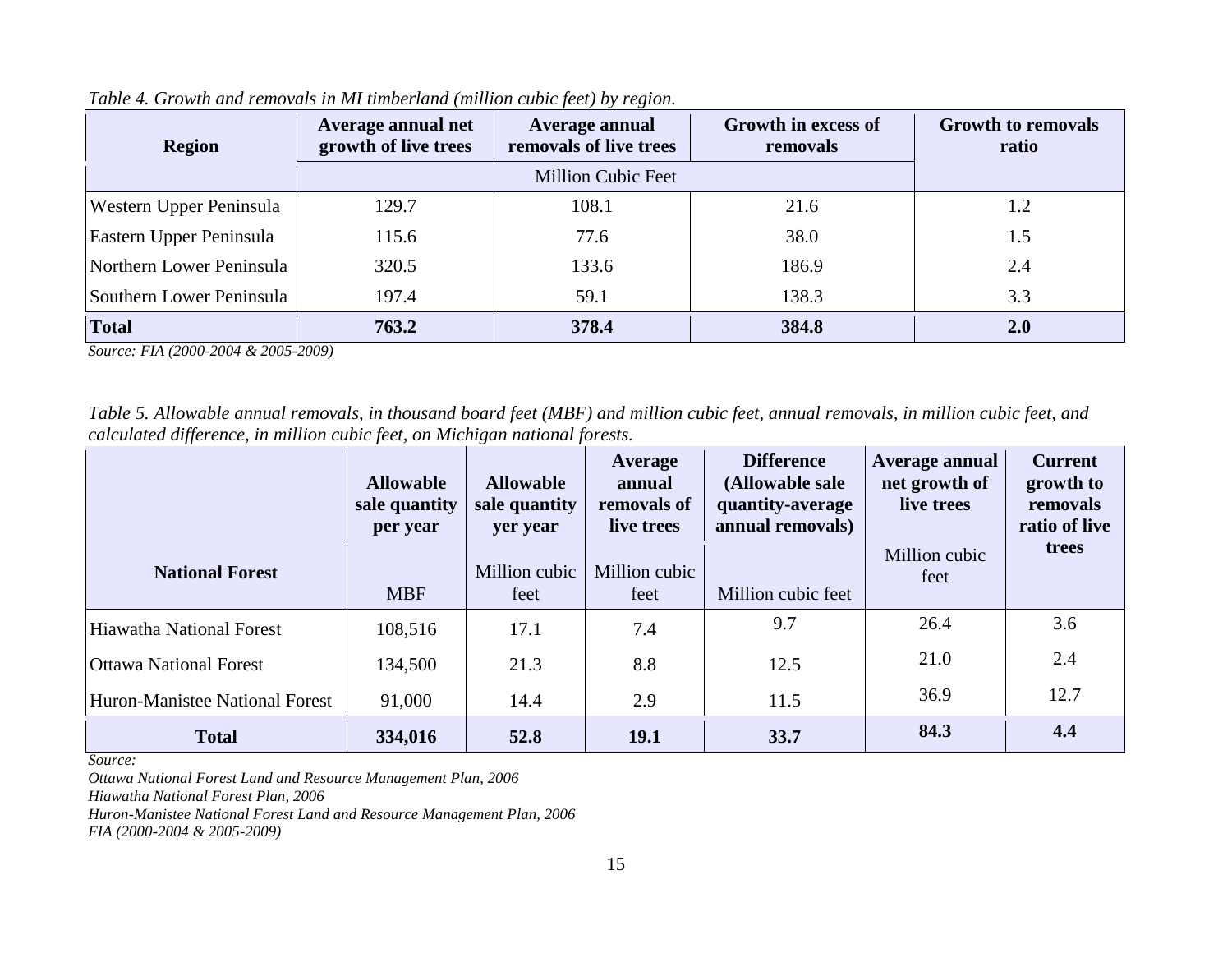| <b>Region</b>            | Average<br>annual net<br>growth of<br>live trees | Average annual<br>removals of live<br>trees<br><b>Million Cubic Feet</b> | <b>Growth</b> in<br>excess of<br>removals | <b>Current</b><br>growth to<br>removals ratio<br>of live trees |
|--------------------------|--------------------------------------------------|--------------------------------------------------------------------------|-------------------------------------------|----------------------------------------------------------------|
| Western Upper Peninsula  | 16.9                                             | 11.5                                                                     | 5.4                                       | 1.5                                                            |
| Eastern Upper Peninsula  | 21.8                                             | 14.7                                                                     | 7.1                                       | 1.5                                                            |
| Northern Lower Peninsula | 67.3                                             | 33.1                                                                     | 34.2                                      | 2.0                                                            |
| Southern Lower Peninsula | 17.9                                             | 2.0                                                                      | 15.9                                      | 9.0                                                            |
| <b>Statewide Total</b>   | 123.8                                            | 61.4                                                                     | 62.4                                      | 2.0                                                            |

*Table 6. Growth and removals, in million cubic feet, on state forests of Michigan by region.* 

*Source: (FIA 2000-2004 & 2005-2009)*

*Table 7. Growth and removals, in million cubic feet, on MI private lands by region.*

| <b>Region</b>            | Average<br>annual net<br>growth of<br>live trees | Average annual<br>removals of live<br>trees | <b>Growth</b> in<br>excess of<br>removals | <b>Current</b><br>growth to<br>removals ratio<br>of live trees |
|--------------------------|--------------------------------------------------|---------------------------------------------|-------------------------------------------|----------------------------------------------------------------|
|                          |                                                  |                                             |                                           |                                                                |
| Western Upper Peninsula  | 88.8                                             | 78.4                                        | 10.4                                      | 1.1                                                            |
| Eastern Upper Peninsula  | 65.9                                             | 53.0                                        | 12.9                                      | 1.2                                                            |
| Northern Lower Peninsula | 210.3                                            | 85.1                                        | 125.2                                     | 2.5                                                            |
| Southern Lower Peninsula | 168.8                                            | 39.2                                        | 129.4                                     | 4.3                                                            |
| <b>Statewide Total</b>   | 533.7                                            | 255.7                                       | 278.0                                     | 2.1                                                            |

*Source: (FIA 2000-2004 & 2005-2009)*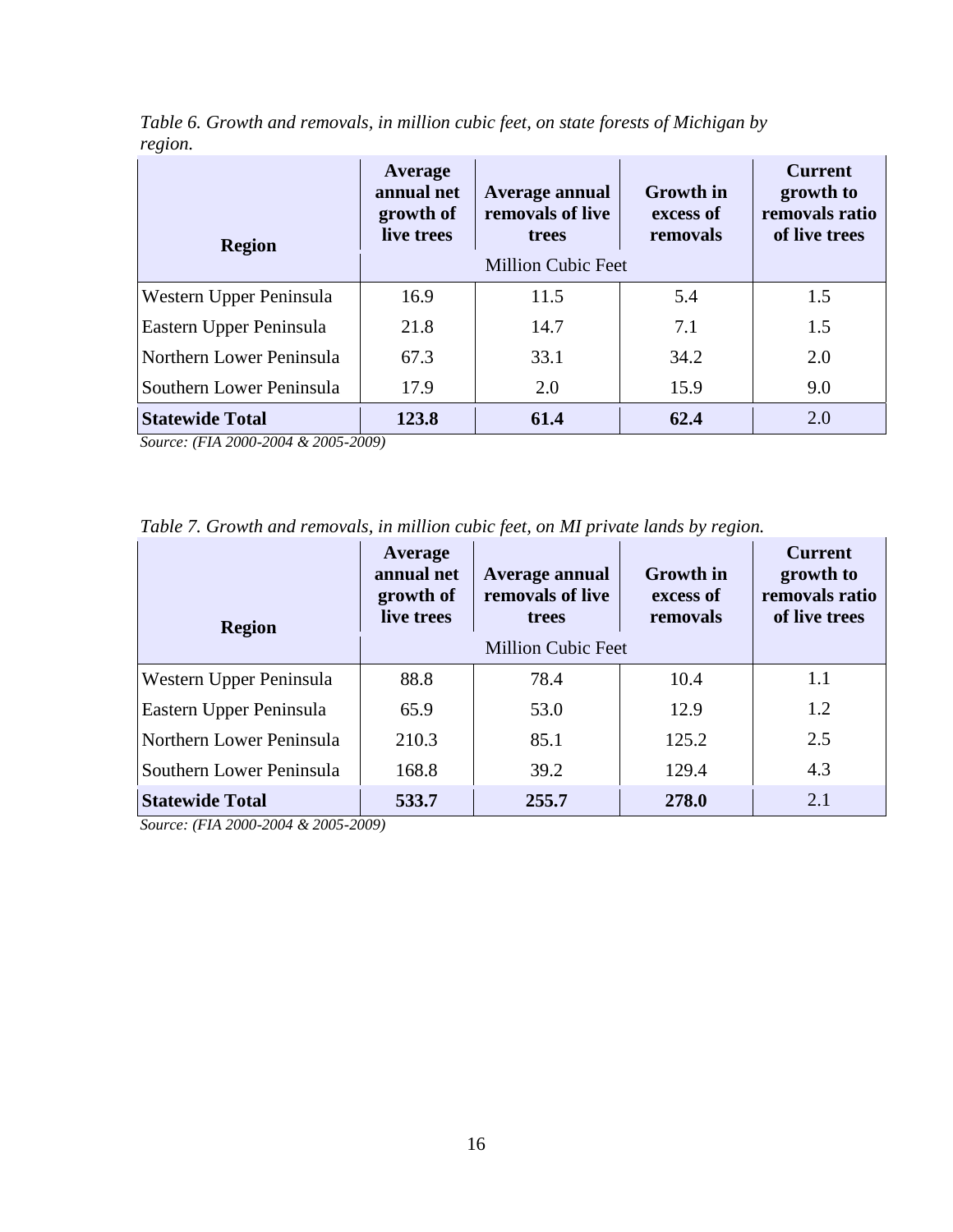|                                                | <b>Region</b>              |                            |                             |                             |  |  |  |
|------------------------------------------------|----------------------------|----------------------------|-----------------------------|-----------------------------|--|--|--|
| <b>Source</b>                                  | Eastern Upper<br>Peninsula | Western Upper<br>Peninsula | Northern Lower<br>Peninsula | Southern Lower<br>Peninsula |  |  |  |
| Outlying wood yards                            | 1%                         | 13%                        | 4%                          | 2%                          |  |  |  |
| Other forest products mills                    | 3%                         | 7%                         | 6%                          | 2%                          |  |  |  |
| Nonindustrial private forest lands             | 37%                        | 28%                        | 47%                         | 41%                         |  |  |  |
| Real estate or timber management organizations | 10%                        | 28%                        | 6%                          | 2%                          |  |  |  |
| State forest lands                             | 26%                        | 12%                        | 9%                          | 0%                          |  |  |  |
| National forest lands                          | 9%                         | 5%                         | 3%                          | 0%                          |  |  |  |
| Others                                         | 0%                         | 7%                         | 4%                          | 32%                         |  |  |  |

*Table 8. Amount of wood, in percent, delivered to MI primary mills from specified source, by region.*

*Source: (Michigan Primary Mills Survey, 2009)*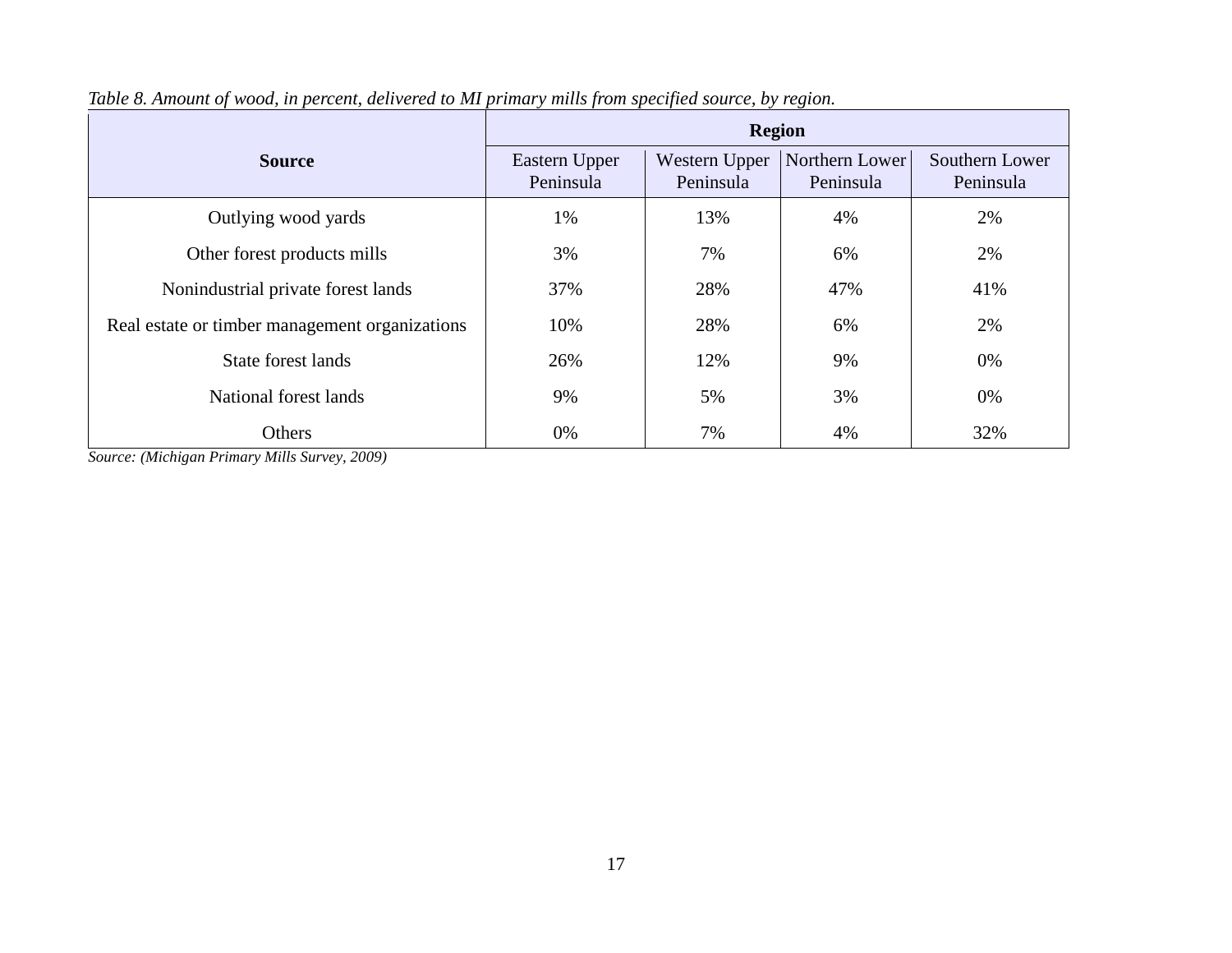| <b>Reason for owning forested</b><br>land                          | <b>Southern Lower</b><br>Peninsula | <b>Northern Lower</b><br>Peninsula                           | <b>Eastern Upper</b><br>Peninsula | <b>Western Upper</b><br><b>Peninsula</b> |
|--------------------------------------------------------------------|------------------------------------|--------------------------------------------------------------|-----------------------------------|------------------------------------------|
| To enjoy beauty or scenery                                         | Very Important                     | Very Important                                               | Very Important                    | Very Important                           |
| To protect nature and biologic<br>diversity                        | Very Important                     | Very Important                                               | Somewhat Important                | Very Important                           |
| For land investment                                                | Somewhat Important                 | Somewhat Important                                           | Somewhat Important                | Somewhat Important                       |
| As part of my home, vacation<br>home, farm, or ranch               | Very Important                     | Very Important                                               | Very Important                    | Very Important                           |
| For privacy                                                        | Very Important                     | Very Important                                               | Very Important                    | Very Important                           |
| To pass land on to my children or<br>other heirs                   | Somewhat Important                 | Somewhat Important                                           | Somewhat Important                | Somewhat Important                       |
| For cultivation/collection of non<br>timber forest products        | Neutral                            | Somewhat<br>Unimportant                                      | Neutral                           | Neutral                                  |
| For production of firewood or<br>biofuel (energy)                  | Neutral                            | Neutral                                                      | Neutral                           | Somewhat<br>Unimportant                  |
| For production of sawlogs,<br>pulpwood or other timber<br>products | Somewhat<br>Unimportant            | Somewhat<br>Unimportant                                      | Neutral                           | Somewhat<br>Unimportant                  |
| For hunting or fishing                                             | Somewhat Important                 | Very Important                                               | Very Important                    | Somewhat Important                       |
| For recreation, other than hunting<br>or fishing                   |                                    | Somewhat Important   Somewhat Important   Somewhat Important |                                   | Somewhat Important                       |

*Table 9. Reasons for owning private forested property, median importance, by region, from 2003 survey of landowners.*

*Source: (Nonindustrial Private Forest Owner Survey, 2003)*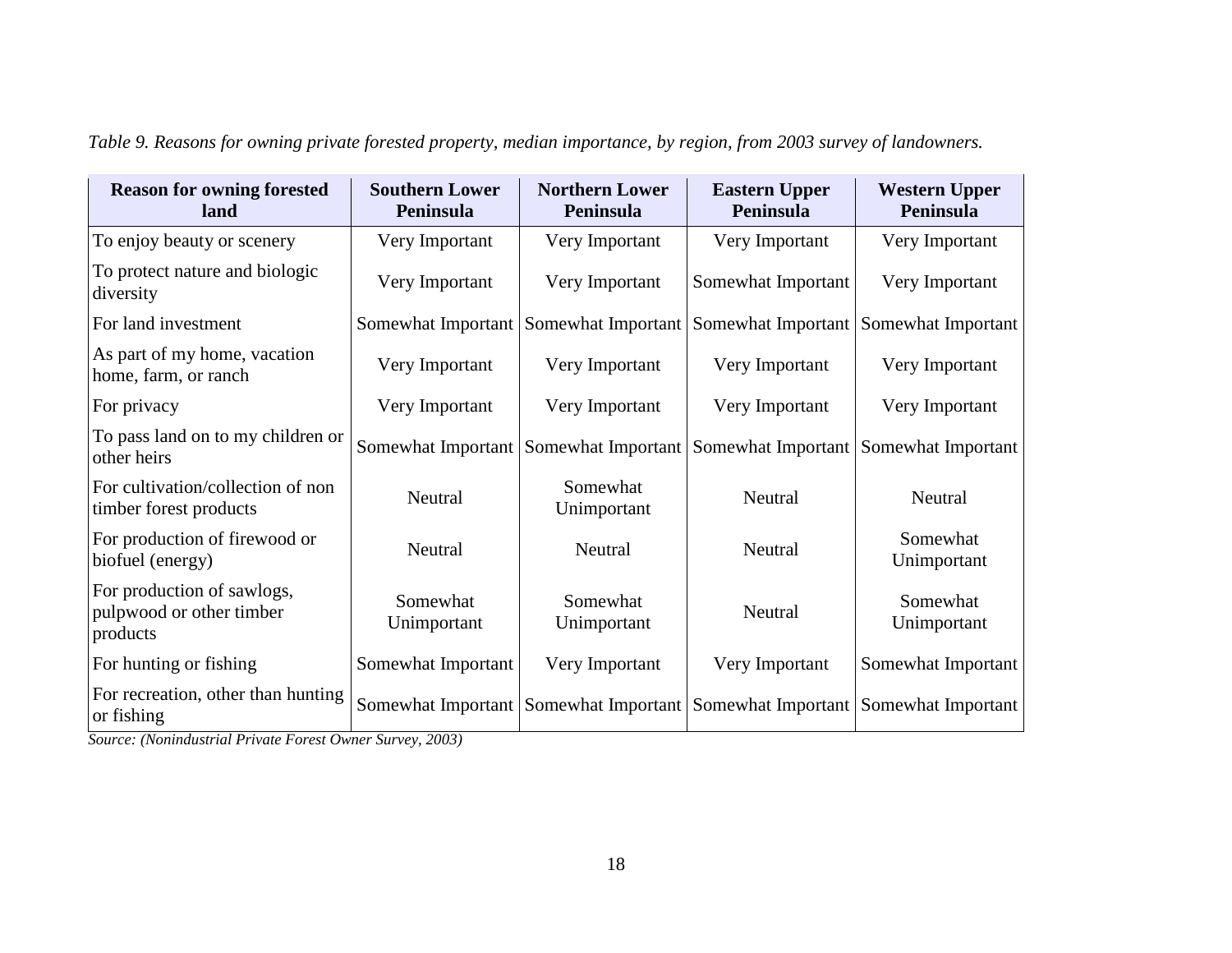| Type of wood using firms                    | <b>Percentage of respondents</b> |         |             |  |  |
|---------------------------------------------|----------------------------------|---------|-------------|--|--|
|                                             | Desirable                        | Neutral | Undesirable |  |  |
| Hardwood Sawmill                            | 34%                              | 15%     | 12%         |  |  |
| Softwood Sawmill                            | 41\%                             | 13%     | 11%         |  |  |
| Veneer Manufacturing                        | 28%                              | 19%     | 6%          |  |  |
| Pulp and Paper Manufacturing                | 54%                              | 7%      | 9%          |  |  |
| Particle board or other panel manufacturing | 24%                              | 26%     | 6%          |  |  |
| <b>OSB</b> Manufacturing                    | 32%                              | 19%     | 4%          |  |  |
| Wood pellet fuels                           | 46%                              | 11%     | 9%          |  |  |
| Direct-fired Wood Power Generation          | 39%                              | 13%     | 10%         |  |  |
| Wood-based Biofuel Manufacturing            | 50%                              | 7%      | 11%         |  |  |

*Table 10. Loggers perception, by percent of responses, of the introduction of new woodusing firms in Michigan, from 2009 survey.*

*Source: (Michigan Logging Sector Survey, 2008)*

| <b>Region</b>            | <b>Harvest Residue</b>    | <b>DNRE Guideline</b><br><b>Adjusted Residue</b> |  |  |
|--------------------------|---------------------------|--------------------------------------------------|--|--|
|                          | <b>Million Cubic Feet</b> | <b>Million Cubic Feet</b>                        |  |  |
| Western Upper Peninsula  | 33.8                      | 25.4                                             |  |  |
| Eastern Upper Peninsula  | 21.7                      | 16.3                                             |  |  |
| Northern Lower Peninsula | 33.3                      | 25.0                                             |  |  |
| Southern Lower Peninsula | 6.9                       | 5.2                                              |  |  |
| <b>Total</b>             | 95.7                      | 71.8                                             |  |  |

*Table 11. Harvest residue removed annually in million cubic feet, by region in Michigan.* 

*Source:* 

*TPO Reports 1996, 2001, 2006 and* 

*MI woody biomass retention guidelines, DNRE 2010*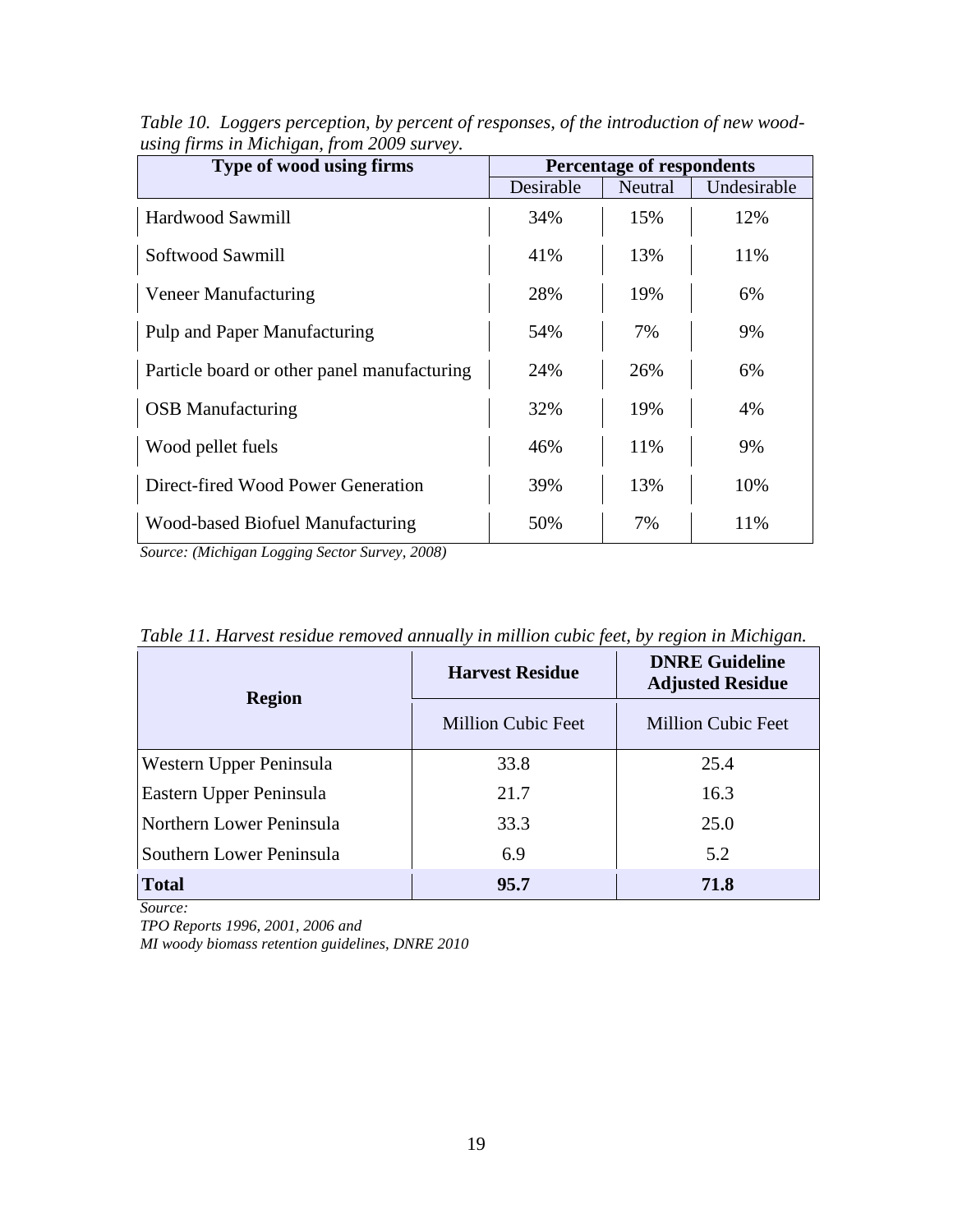| $\ldots$<br><b>Challenges to increased harvesting in Michigan</b> | <b>Percent of respondents</b> |  |  |  |
|-------------------------------------------------------------------|-------------------------------|--|--|--|
| High stumpage price                                               | 18%                           |  |  |  |
| Labor                                                             | 16%                           |  |  |  |
| Competition for stumpage                                          | 13%                           |  |  |  |
| <b>Insufficient Timber Supply</b>                                 | 11%                           |  |  |  |
| Insufficient sale from government owned forests                   | 11%                           |  |  |  |
| Fuel prices                                                       | 9%                            |  |  |  |
| Competition from big companies                                    | 7%                            |  |  |  |
| Low mill price                                                    | 4%                            |  |  |  |
| Cost of doing business in MI                                      | 4%                            |  |  |  |
| Poor road condition                                               | 2%                            |  |  |  |
| Parcelization (property splits)                                   | 2%                            |  |  |  |
| Financing for equipment                                           | 2%                            |  |  |  |

*Table 12. Challenges facing loggers in Michigan to increase in harvesting, percent of respondent, from 2009 survey.*

*Source: (Michigan Logging Sector Survey, 2008)*

| Table 13. Number of primary and secondary wood product manufacturers in Michigan |  |
|----------------------------------------------------------------------------------|--|
| by region.                                                                       |  |

| <b>Region</b>            | <b>Number of primary</b><br>manufacturers | <b>Number of secondary</b><br>manufacturers |
|--------------------------|-------------------------------------------|---------------------------------------------|
| Eastern Upper Peninsula  | 41                                        | 62                                          |
| Western Upper Peninsula  | 25                                        | 46                                          |
| Northern Lower Peninsula | 138                                       | 194                                         |
| Southern Lower Peninsula | 111                                       | 992                                         |
| Statewide Total          | 315                                       | 1294                                        |

*Source: (Michigan Department of Natural Resources and Environment, 2010)*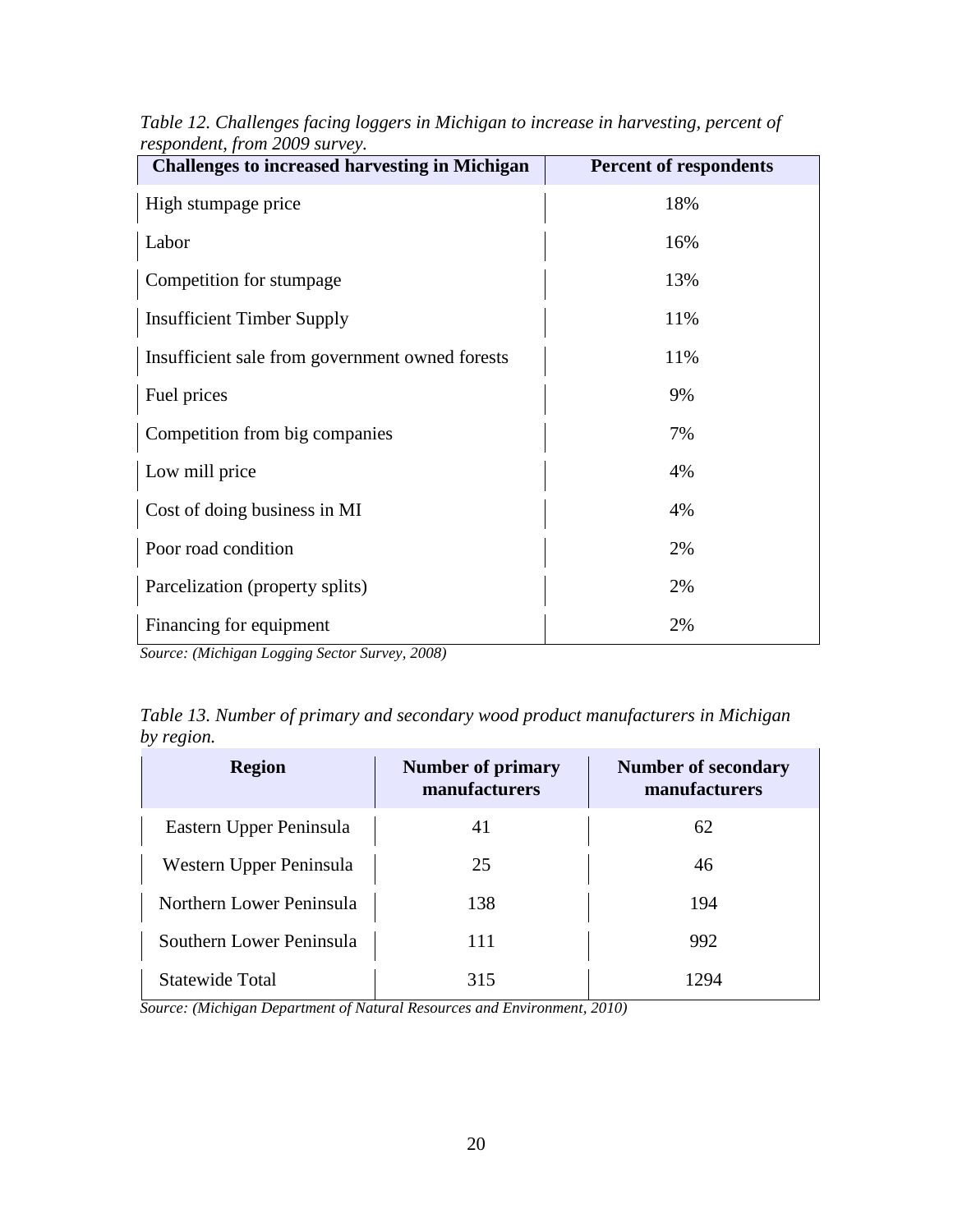| <b>Region</b>            | Average mill residue produced<br>(million cubic feet) |
|--------------------------|-------------------------------------------------------|
| Western Upper Peninsula  | 32.4                                                  |
| Eastern Upper Peninsula  | 23.5                                                  |
| Northern Lower Peninsula | 44.4                                                  |
| Southern Lower Peninsula | 14.8                                                  |
| <b>Statewide Total</b>   | 115.1                                                 |

*Table 14. Mill residue produced by MI mills, in million cubic feet, by region.*

*TPO Reports 1996, 2001, 2006*

*Table 15. Strategies adopted by Michigan mills to promote business, percent of respondents, from 2009 survey.*

| <b>Strategies adopted by Michigan mills</b>                    | <b>Percent of</b><br>respondents |  |  |
|----------------------------------------------------------------|----------------------------------|--|--|
| Increasing efficiency of mills                                 | 27%                              |  |  |
| Improving communication with landowners and loggers            | 20%                              |  |  |
| No specific strategy adopted so far                            | 14%                              |  |  |
| Purchasing wood at lower cost and using lower quality material | 12%                              |  |  |
| Cutting back on production                                     | 6%                               |  |  |
| Diversifying products                                          | 6%                               |  |  |
| Lobbying for more timber removal from public lands             | 6%                               |  |  |
| Exploring new market opportunities                             | 4%                               |  |  |
| Releasing employees to cut back cost                           | 4%                               |  |  |
| <b>Importing Canadian timber</b>                               | 2%                               |  |  |

*Source: (Michigan Primary Mills Survey, 2009)*